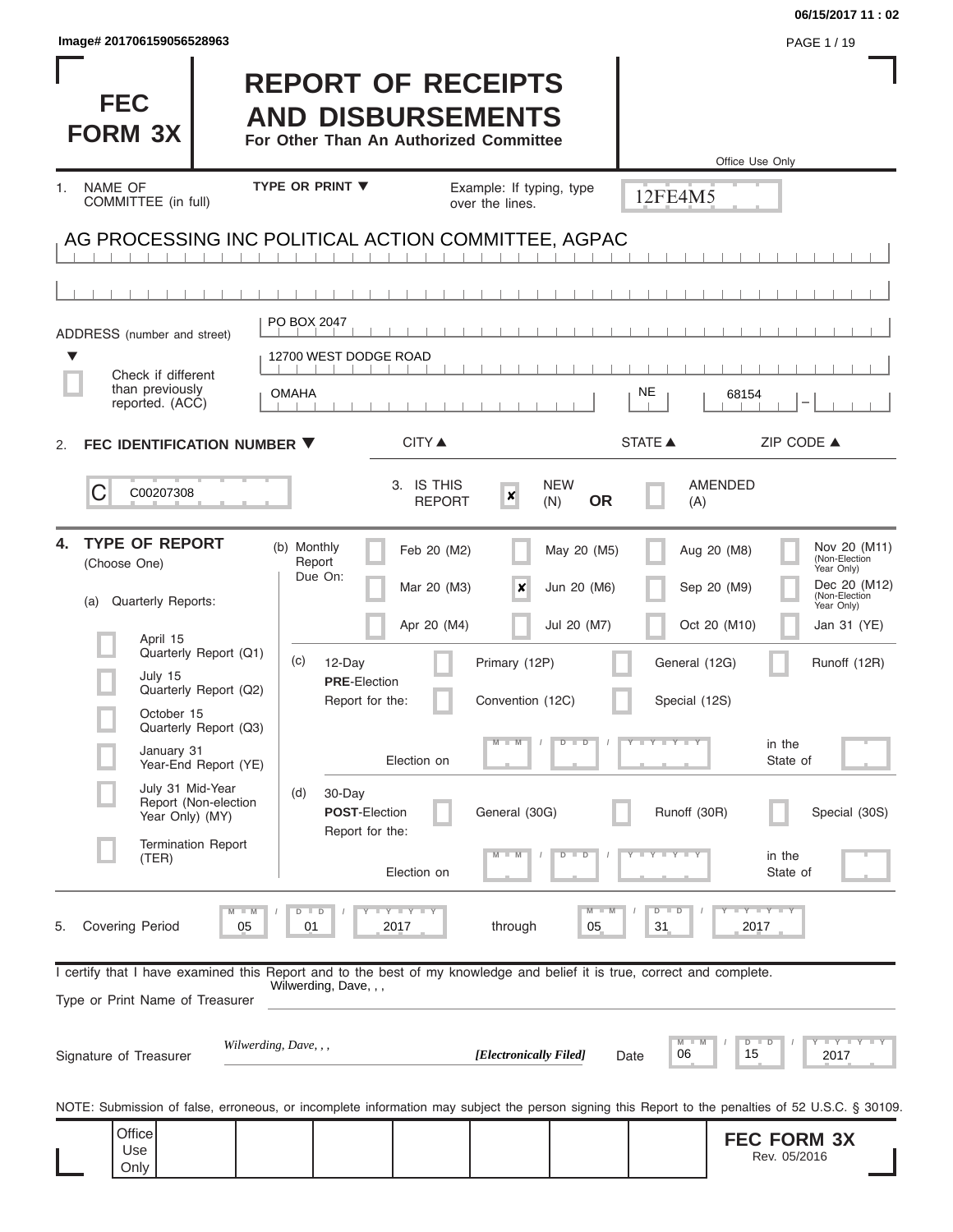✘

#### **SUMMARY PAGE OF RECEIPTS AND DISBURSEMENTS**

FEC **Form 3X** (Rev. 05/2016) Page **2**

Write or Type Committee Name

# AG PROCESSING INC POLITICAL ACTION COMMITTEE, AGPAC Image# 201706159056528964<br>
FEC Form 3X (Rev. 05/2016)<br>
Write or Type Committee Name<br>
AG PROCESSING INC POLITICAL ACTION COMMITTEE, AGPAC<br>
Report Covering the Period: From: 05 01 2017<br>
To: 05 05 01 2017

|    | M<br>05<br>Report Covering the Period:<br>From:                                                     | 01<br>2017<br>To:                     | $\overline{\mathsf{M}}$<br>31<br>2017<br>05     |
|----|-----------------------------------------------------------------------------------------------------|---------------------------------------|-------------------------------------------------|
|    |                                                                                                     | <b>COLUMN A</b><br><b>This Period</b> | <b>COLUMN B</b><br><b>Calendar Year-to-Date</b> |
| 6. | Cash on Hand<br>(a)<br>$-Y - Y - Y$<br>January 1,<br>2017                                           |                                       | 67870.18                                        |
|    | Cash on Hand at<br>(b)<br>Beginning of Reporting Period                                             | 81306.82                              |                                                 |
|    | Total Receipts (from Line 19)<br>(C)                                                                | 2915.56                               | 16372.00                                        |
|    | Subtotal (add Lines 6(b) and<br>(d)<br>6(c) for Column A and Lines<br>6(a) and 6(c) for Column B)   | 84222.38                              | 84242.18                                        |
| 7. | Total Disbursements (from Line 31)                                                                  | 4.95                                  | 24.75                                           |
| 8. | Cash on Hand at Close of<br><b>Reporting Period</b><br>(subtract Line $7$ from Line $6(d)$ )        | 84217.43                              | 84217.43                                        |
| 9. | Debts and Obligations Owed TO<br>the Committee (Itemize all on<br>Schedule C and/or Schedule D)     | 0.00                                  |                                                 |
|    | 10. Debts and Obligations Owed BY<br>the Committee (Itemize all on<br>Schedule C and/or Schedule D) | 0.00                                  |                                                 |

This committee has qualified as a multicandidate committee. (see FEC FORM 1M)

### **For further information contact:**

Federal Election Commission 999 E Street, NW Washington, DC 20463

Toll Free 800-424-9530 Local 202-694-1100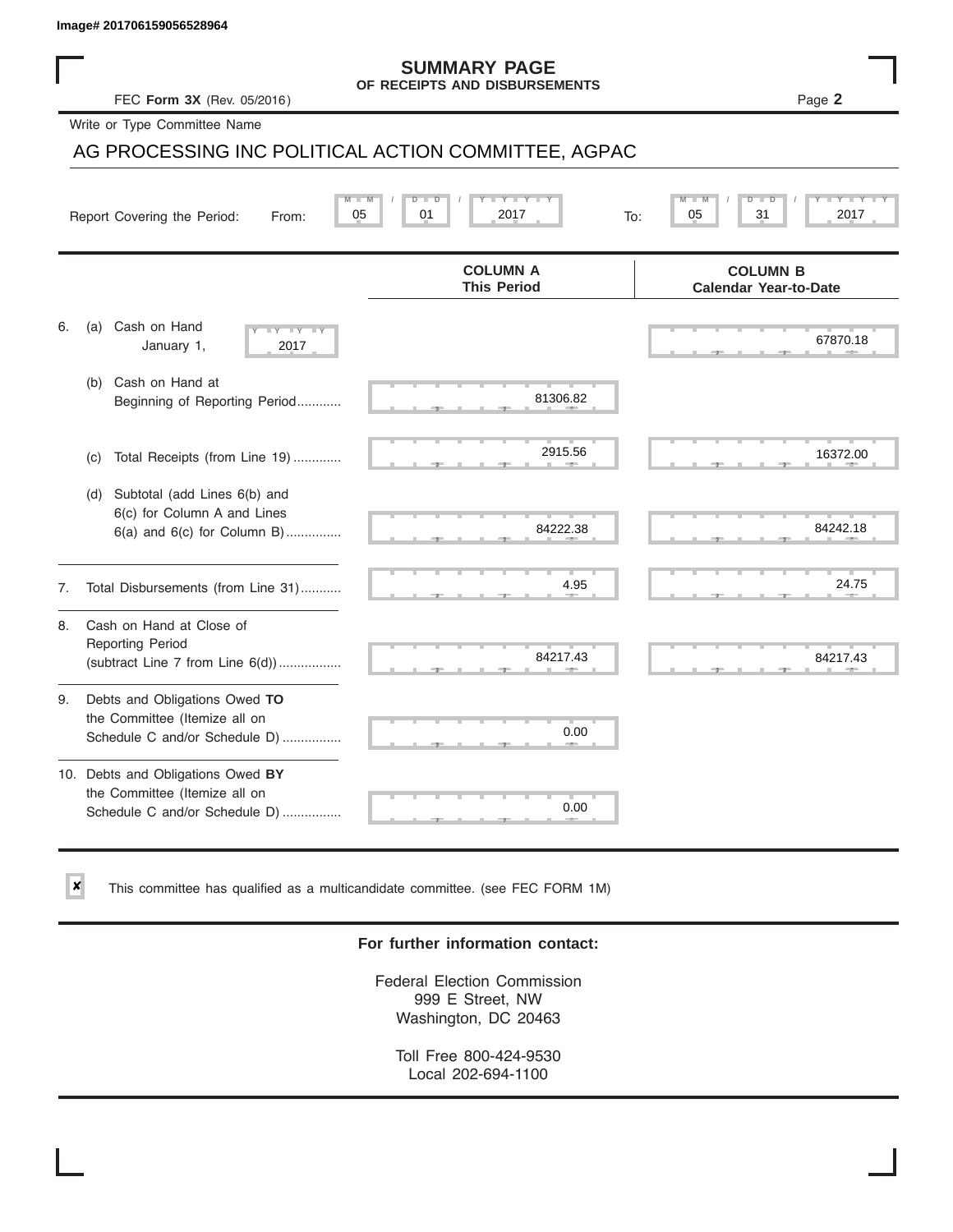|  | Image# 201706159056528965 |
|--|---------------------------|

### **DETAILED SUMMARY PAGE**

### AG PROCESSING INC POLITICAL ACTION COMMITTEE, AGPAC

|                                                                      | <b>DETAILED SUMMARY PAGE</b>                            |                                                 |
|----------------------------------------------------------------------|---------------------------------------------------------|-------------------------------------------------|
| FEC Form 3X (Rev. 05/2016)                                           | of Receipts                                             | Page 3                                          |
| Write or Type Committee Name                                         |                                                         |                                                 |
| AG PROCESSING INC POLITICAL ACTION COMMITTEE, AGPAC                  |                                                         |                                                 |
| $M$ $M$<br>05<br>Report Covering the Period:<br>From:                | $I - Y - I - Y - I - Y$<br>$D$ $D$<br>01<br>2017<br>To: | $T - Y$ $T - Y$<br>M<br>D<br>05<br>31<br>2017   |
| I. Receipts                                                          | <b>COLUMN A</b><br><b>Total This Period</b>             | <b>COLUMN B</b><br><b>Calendar Year-to-Date</b> |
| 11. Contributions (other than loans) From:                           |                                                         |                                                 |
| Individuals/Persons Other<br>(a)                                     |                                                         |                                                 |
| <b>Than Political Committees</b><br>(i) Itemized (use Schedule A)    | 2250.00                                                 | 5230.00                                         |
|                                                                      |                                                         |                                                 |
|                                                                      | 662.00                                                  | 11126.00                                        |
| (iii) TOTAL (add                                                     |                                                         |                                                 |
| Lines 11(a)(i) and (ii)▶                                             | 2912.00                                                 | 16356.00                                        |
|                                                                      |                                                         |                                                 |
| Political Party Committees<br>(b)                                    | 0.00                                                    | 0.00                                            |
| <b>Other Political Committees</b><br>(C)                             | 0.00                                                    | 0.00                                            |
|                                                                      |                                                         |                                                 |
| Total Contributions (add Lines<br>(d)                                |                                                         |                                                 |
| $11(a)(iii)$ , (b), and (c)) (Carry                                  | 2912.00                                                 | 16356.00                                        |
| 12. Transfers From Affiliated/Other                                  |                                                         |                                                 |
|                                                                      | 0.00                                                    | 0.00                                            |
|                                                                      |                                                         |                                                 |
|                                                                      | 0.00                                                    | 0.00                                            |
|                                                                      |                                                         |                                                 |
| 14. Loan Repayments Received                                         | 0.00                                                    | 0.00                                            |
| 15. Offsets To Operating Expenditures                                |                                                         |                                                 |
| (Refunds, Rebates, etc.)                                             | 0.00                                                    |                                                 |
| (Carry Totals to Line 37, page 5)                                    |                                                         | 0.00                                            |
| 16. Refunds of Contributions Made<br>to Federal Candidates and Other |                                                         |                                                 |
| Political Committees                                                 | 0.00                                                    | 0.00                                            |
| 17. Other Federal Receipts                                           |                                                         |                                                 |
|                                                                      | 3.56                                                    | 16.00                                           |
| 18. Transfers from Non-Federal and Levin Funds                       |                                                         |                                                 |
| (a) Non-Federal Account                                              |                                                         |                                                 |
|                                                                      | 0.00                                                    | 0.00                                            |
|                                                                      |                                                         |                                                 |
| (b) Levin Funds (from Schedule H5)                                   | 0.00                                                    | 0.00                                            |
|                                                                      |                                                         |                                                 |
| (c) Total Transfers (add $18(a)$ and $18(b)$ )                       | 0.00                                                    | 0.00                                            |
| 19. Total Receipts (add Lines 11(d),                                 |                                                         |                                                 |
| 12, 13, 14, 15, 16, 17, and $18(c)$                                  | 2915.56                                                 | 16372.00                                        |
|                                                                      |                                                         |                                                 |
| 20. Total Federal Receipts<br>(subtract Line 18(c) from Line 19) ▶   | 2915.56                                                 | 16372.00                                        |
|                                                                      | $\frac{1}{2}$                                           |                                                 |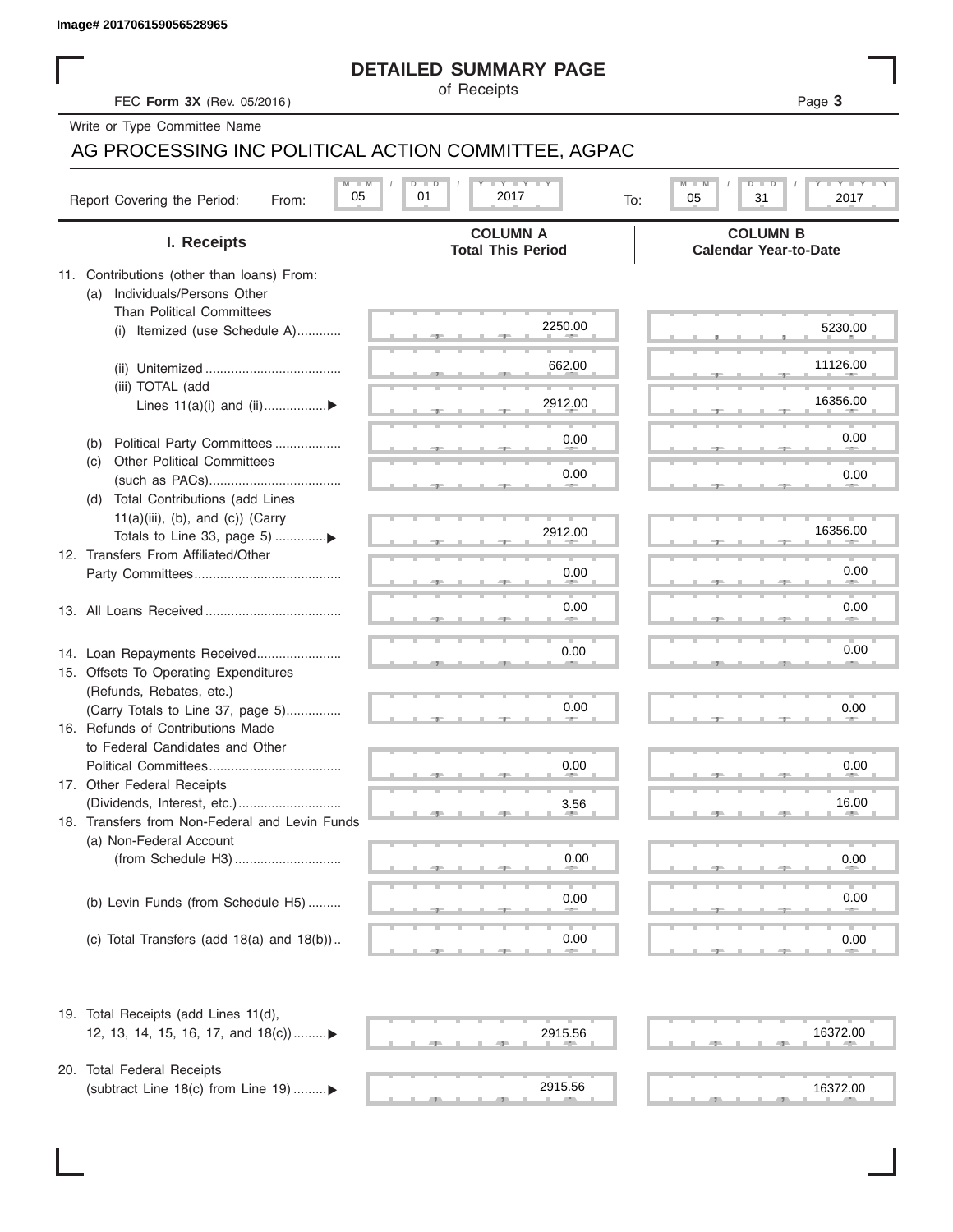I

### **DETAILED SUMMARY PAGE**

of Disbursements

| II. Disbursements<br>21. Operating Expenditures:<br>(a) Allocated Federal/Non-Federal<br>Activity (from Schedule H4)<br>(i)<br>Non-Federal Share<br>(ii)<br>(b) Other Federal Operating | <b>COLUMN A</b><br><b>Total This Period</b><br>0.00<br>0.00                                                                                                                                                                                                                                                                                                                                                                                                                                                                                                                                                                                  | <b>COLUMN B</b><br><b>Calendar Year-to-Date</b><br>0.00                               |
|-----------------------------------------------------------------------------------------------------------------------------------------------------------------------------------------|----------------------------------------------------------------------------------------------------------------------------------------------------------------------------------------------------------------------------------------------------------------------------------------------------------------------------------------------------------------------------------------------------------------------------------------------------------------------------------------------------------------------------------------------------------------------------------------------------------------------------------------------|---------------------------------------------------------------------------------------|
|                                                                                                                                                                                         |                                                                                                                                                                                                                                                                                                                                                                                                                                                                                                                                                                                                                                              |                                                                                       |
|                                                                                                                                                                                         |                                                                                                                                                                                                                                                                                                                                                                                                                                                                                                                                                                                                                                              |                                                                                       |
|                                                                                                                                                                                         |                                                                                                                                                                                                                                                                                                                                                                                                                                                                                                                                                                                                                                              |                                                                                       |
|                                                                                                                                                                                         |                                                                                                                                                                                                                                                                                                                                                                                                                                                                                                                                                                                                                                              | 0.00                                                                                  |
|                                                                                                                                                                                         | 4.95                                                                                                                                                                                                                                                                                                                                                                                                                                                                                                                                                                                                                                         | 24.75                                                                                 |
| (c) Total Operating Expenditures<br>(add 21(a)(i), (a)(ii), and (b))  ▶                                                                                                                 | 4.95                                                                                                                                                                                                                                                                                                                                                                                                                                                                                                                                                                                                                                         | 24.75                                                                                 |
| 22. Transfers to Affiliated/Other Party                                                                                                                                                 | 0.00                                                                                                                                                                                                                                                                                                                                                                                                                                                                                                                                                                                                                                         | 0.00                                                                                  |
| 23. Contributions to<br>Federal Candidates/Committees<br>and Other Political Committees                                                                                                 | 0.00                                                                                                                                                                                                                                                                                                                                                                                                                                                                                                                                                                                                                                         | 0.00                                                                                  |
| 24. Independent Expenditures                                                                                                                                                            | 0.00                                                                                                                                                                                                                                                                                                                                                                                                                                                                                                                                                                                                                                         | 0.00                                                                                  |
|                                                                                                                                                                                         | 0.00                                                                                                                                                                                                                                                                                                                                                                                                                                                                                                                                                                                                                                         | 0.00                                                                                  |
|                                                                                                                                                                                         | 0.00                                                                                                                                                                                                                                                                                                                                                                                                                                                                                                                                                                                                                                         | 0.00                                                                                  |
|                                                                                                                                                                                         | 0.00                                                                                                                                                                                                                                                                                                                                                                                                                                                                                                                                                                                                                                         | 0.00                                                                                  |
| Than Political Committees                                                                                                                                                               | 0.00                                                                                                                                                                                                                                                                                                                                                                                                                                                                                                                                                                                                                                         | 0.00                                                                                  |
|                                                                                                                                                                                         |                                                                                                                                                                                                                                                                                                                                                                                                                                                                                                                                                                                                                                              | 0.00                                                                                  |
| <b>Other Political Committees</b>                                                                                                                                                       |                                                                                                                                                                                                                                                                                                                                                                                                                                                                                                                                                                                                                                              | 0.00                                                                                  |
| <b>Total Contribution Refunds</b>                                                                                                                                                       |                                                                                                                                                                                                                                                                                                                                                                                                                                                                                                                                                                                                                                              |                                                                                       |
|                                                                                                                                                                                         |                                                                                                                                                                                                                                                                                                                                                                                                                                                                                                                                                                                                                                              | 0.00                                                                                  |
|                                                                                                                                                                                         | 0.00                                                                                                                                                                                                                                                                                                                                                                                                                                                                                                                                                                                                                                         | 0.00                                                                                  |
|                                                                                                                                                                                         |                                                                                                                                                                                                                                                                                                                                                                                                                                                                                                                                                                                                                                              |                                                                                       |
|                                                                                                                                                                                         | 0.00                                                                                                                                                                                                                                                                                                                                                                                                                                                                                                                                                                                                                                         | 0.00                                                                                  |
| (ii) "Levin" Share                                                                                                                                                                      | 0.00                                                                                                                                                                                                                                                                                                                                                                                                                                                                                                                                                                                                                                         | 0.00                                                                                  |
| Entirely With Federal Funds                                                                                                                                                             | 0.00                                                                                                                                                                                                                                                                                                                                                                                                                                                                                                                                                                                                                                         | 0.00                                                                                  |
| Lines $30(a)(i)$ , $30(a)(ii)$ and $30(b))$                                                                                                                                             | 0.00                                                                                                                                                                                                                                                                                                                                                                                                                                                                                                                                                                                                                                         | 0.00                                                                                  |
|                                                                                                                                                                                         | 4.95                                                                                                                                                                                                                                                                                                                                                                                                                                                                                                                                                                                                                                         | 24.75                                                                                 |
|                                                                                                                                                                                         |                                                                                                                                                                                                                                                                                                                                                                                                                                                                                                                                                                                                                                              |                                                                                       |
|                                                                                                                                                                                         | 4.95                                                                                                                                                                                                                                                                                                                                                                                                                                                                                                                                                                                                                                         | 24.75                                                                                 |
|                                                                                                                                                                                         | 25. Coordinated Party Expenditures<br>$(52 \text{ U.S.C. }$ § 30116(d))<br>26. Loan Repayments Made<br>28. Refunds of Contributions To:<br>(a) Individuals/Persons Other<br>Political Party Committees<br>(b)<br>(c)<br>(d)<br>(add Lines 28(a), (b), and (c))<br>29. Other Disbursements (Including<br>(a) Allocated Federal Election Activity<br>(from Schedule H6)<br>Federal Election Activity Paid<br>(b)<br>Total Federal Election Activity (add<br>(C)<br>31. Total Disbursements (add Lines 21(c), 22,<br>23, 24, 25, 26, 27, 28(d), 29 and 30(c))<br>32. Total Federal Disbursements<br>(subtract Line 21(a)(ii) and Line 30(a)(ii) | an a<br>0.00<br>0.00<br>0.00<br>30. Federal Election Activity (52 U.S.C. § 30101(20)) |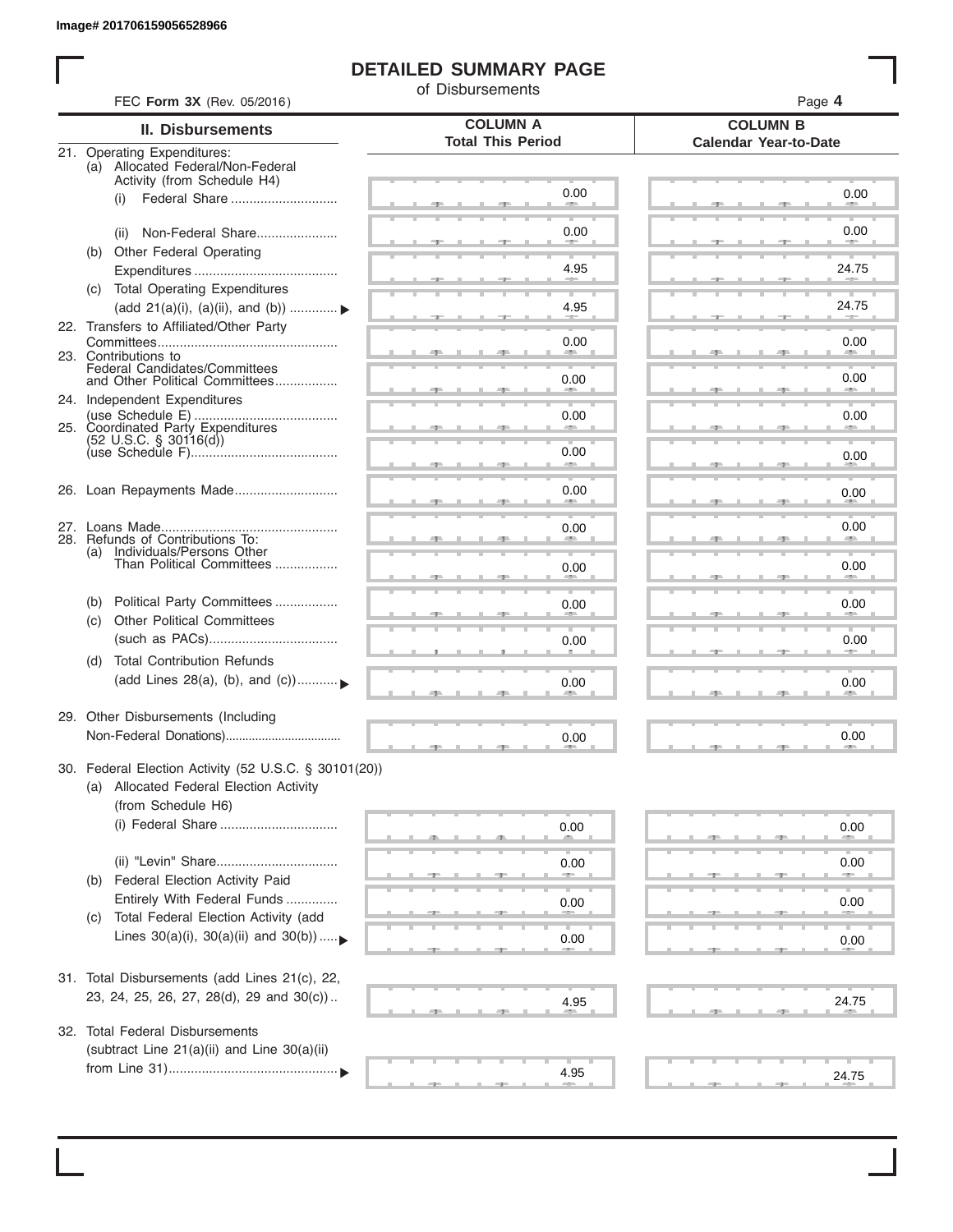ı

### **DETAILED SUMMARY PAGE**

of Disbursements

| FEC Form 3X (Rev. 05/2016)                                                     | OI DISDUISEIHEINS                           | Page 5                                          |
|--------------------------------------------------------------------------------|---------------------------------------------|-------------------------------------------------|
| III. Net Contributions/<br><b>Operating Expenditures</b>                       | <b>COLUMN A</b><br><b>Total This Period</b> | <b>COLUMN B</b><br><b>Calendar Year-to-Date</b> |
| 33. Total Contributions (other than loans)                                     | 2912.00                                     | 16356.00                                        |
| 34. Total Contribution Refunds                                                 | 0.00                                        | 0.00                                            |
| 35. Net Contributions (other than loans)<br>(subtract Line 34 from Line 33)    | 2912.00                                     | 16356.00                                        |
| 36. Total Federal Operating Expenditures<br>(add Line 21(a)(i) and Line 21(b)) | 4.95                                        | 24.75                                           |
| 37. Offsets to Operating Expenditures                                          | 0.00                                        | 0.00                                            |
| 38. Net Operating Expenditures                                                 | 4.95                                        | 24.75                                           |
|                                                                                |                                             |                                                 |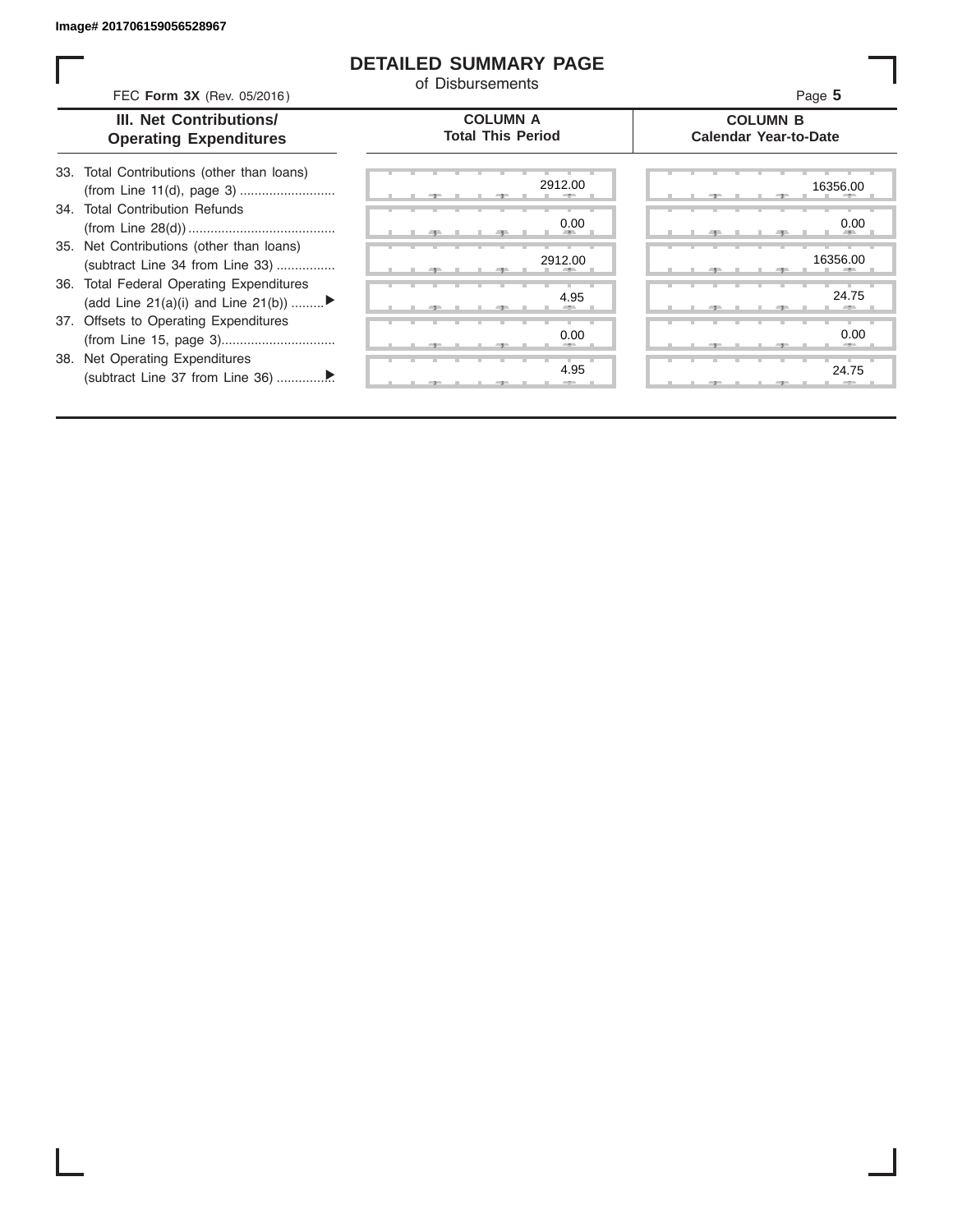# **SCHEDULE A (FEC Form 3X)**

# Use separate schedule(s)

| SCHEDULE A (FEC Form 3X)<br><b>ITEMIZED RECEIPTS</b>                                                                                                                                                        |                           | Use separate schedule(s)<br>for each category of the<br>Detailed Summary Page | 19<br>FOR LINE NUMBER:<br>PAGE<br>OF<br>6<br>(check only one)<br>$\boldsymbol{x}$<br>11a<br>11 <sub>b</sub><br>12<br>11c |
|-------------------------------------------------------------------------------------------------------------------------------------------------------------------------------------------------------------|---------------------------|-------------------------------------------------------------------------------|--------------------------------------------------------------------------------------------------------------------------|
| Any information copied from such Reports and Statements may not be sold or used by any person for the purpose of soliciting contributions                                                                   |                           |                                                                               | 16<br>13<br>14<br>15<br>17                                                                                               |
| or for commercial purposes, other than using the name and address of any political committee to solicit contributions from such committee.                                                                  |                           |                                                                               |                                                                                                                          |
| NAME OF COMMITTEE (In Full)<br>AG PROCESSING INC POLITICAL ACTION COMMITTEE, AGPAC                                                                                                                          |                           |                                                                               |                                                                                                                          |
| Full Name of Individual (Last, First, Middle Initial) or Full Organization Name<br>Alberts, Troy, , ,<br>А.                                                                                                 |                           |                                                                               | Date of Receipt                                                                                                          |
| Mailing Address 19258 Walnut St                                                                                                                                                                             |                           |                                                                               | $M - M$<br>$D$ $D$<br>$Y - Y - I$<br>$\sqrt{ }$<br>05<br>01<br>2017                                                      |
| City<br>Omaha                                                                                                                                                                                               | <b>State</b><br><b>NE</b> | Zip Code<br>68130                                                             | Transaction ID: SA11AI.23112<br>Amount of Each Receipt this Period                                                       |
| FEC ID number of contributing<br>federal political committee.                                                                                                                                               | С                         |                                                                               | 40.00                                                                                                                    |
| Name of Employer (for Individual)<br>Ag Processing Inc                                                                                                                                                      |                           | Occupation (for Individual)<br><b>VP Refined Oils</b>                         | Memo Item<br>Bi-weekly-pyrl-2@\$20.00                                                                                    |
| Receipt For:                                                                                                                                                                                                |                           | Aggregate Year-to-Date ▼                                                      |                                                                                                                          |
| Primary<br>General<br>Other (specify) $\blacktriangledown$                                                                                                                                                  |                           | 220.00                                                                        |                                                                                                                          |
| Full Name of Individual (Last, First, Middle Initial) or Full Organization Name<br><b>B.</b> Caswell, Matthew, W,,                                                                                          |                           |                                                                               | Date of Receipt                                                                                                          |
| Mailing Address 17102 R Circle                                                                                                                                                                              |                           |                                                                               | $M - M$<br>$D$ $\Box$ $D$<br>$Y - Y - I$<br>2017<br>05<br>01                                                             |
| City                                                                                                                                                                                                        | <b>State</b>              | Zip Code                                                                      | Transaction ID: SA11AI.23106                                                                                             |
| Omaha                                                                                                                                                                                                       | <b>NE</b>                 | 68135                                                                         | Amount of Each Receipt this Period                                                                                       |
| FEC ID number of contributing<br>federal political committee.                                                                                                                                               | С                         |                                                                               | 100.00                                                                                                                   |
| Name of Employer (for Individual)<br>Ag Processing Inc                                                                                                                                                      |                           | Occupation (for Individual)<br>Vp Corp Mbr Rel/Govmt/Affairs                  | Memo Item<br>Bi-weekly-pyrl-2@\$50.00                                                                                    |
| Receipt For:                                                                                                                                                                                                |                           | Aggregate Year-to-Date ▼                                                      |                                                                                                                          |
| Primary<br>General<br>Other (specify) $\blacktriangledown$                                                                                                                                                  |                           | 550.00                                                                        |                                                                                                                          |
| Full Name of Individual (Last, First, Middle Initial) or Full Organization Name<br><b>C.</b> Choquette, Raymond, , ,                                                                                        |                           |                                                                               | Date of Receipt                                                                                                          |
| Mailing Address 21893 Hambsch LN                                                                                                                                                                            |                           |                                                                               | $M - M$<br>$D$ $\Box$ $D$<br>$\mathbf{I} = \mathbf{Y} - \mathbf{I} - \mathbf{Y}$<br>05<br>01<br>2017                     |
| City<br>Gleenwood                                                                                                                                                                                           | <b>State</b><br>IA        | Zip Code<br>51534                                                             | Transaction ID: SA11AI.23113                                                                                             |
| FEC ID number of contributing<br>federal political committee.                                                                                                                                               | С                         |                                                                               | Amount of Each Receipt this Period<br>40.00                                                                              |
| Name of Employer (for Individual)<br>Occupation (for Individual)<br>Director Corporate Purchasing<br>Ag Processing Inc<br>Receipt For:<br>Aggregate Year-to-Date ▼<br>Primary<br>General<br>Other (specify) |                           |                                                                               | Memo Item<br>Bi-weekly-pyrl-2@\$20.00                                                                                    |
|                                                                                                                                                                                                             |                           |                                                                               |                                                                                                                          |
|                                                                                                                                                                                                             |                           | 220.00                                                                        |                                                                                                                          |
|                                                                                                                                                                                                             |                           |                                                                               | 180.00                                                                                                                   |
|                                                                                                                                                                                                             |                           |                                                                               |                                                                                                                          |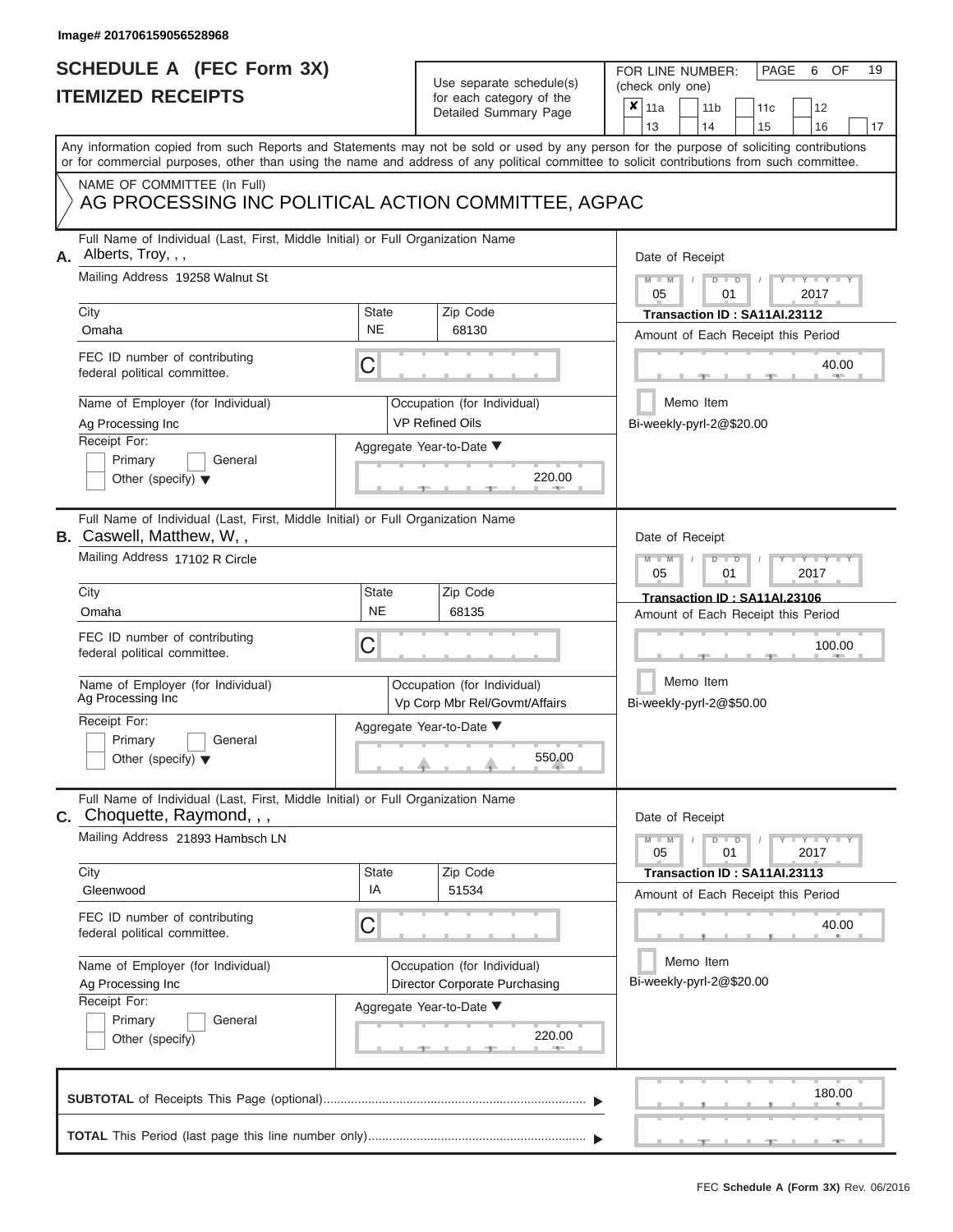# **SCHEDULE A (FEC Form 3X)**

# Use separate schedule(s)

| SCHEDULE A (FEC Form 3X)<br><b>ITEMIZED RECEIPTS</b>                                                                                                                                                                                                                                    |                    | Use separate schedule(s)<br>for each category of the<br>Detailed Summary Page        | 19<br>FOR LINE NUMBER:<br><b>PAGE</b><br><b>OF</b><br>7<br>(check only one)<br>$\boldsymbol{x}$<br>11a<br>11 <sub>b</sub><br>11c<br>12 |
|-----------------------------------------------------------------------------------------------------------------------------------------------------------------------------------------------------------------------------------------------------------------------------------------|--------------------|--------------------------------------------------------------------------------------|----------------------------------------------------------------------------------------------------------------------------------------|
| Any information copied from such Reports and Statements may not be sold or used by any person for the purpose of soliciting contributions<br>or for commercial purposes, other than using the name and address of any political committee to solicit contributions from such committee. |                    |                                                                                      | 13<br>14<br>15<br>16<br>17                                                                                                             |
| NAME OF COMMITTEE (In Full)<br>AG PROCESSING INC POLITICAL ACTION COMMITTEE, AGPAC                                                                                                                                                                                                      |                    |                                                                                      |                                                                                                                                        |
| Full Name of Individual (Last, First, Middle Initial) or Full Organization Name<br>Coffey, Chuck, T,,<br>А.<br>Mailing Address 54612 202nd St                                                                                                                                           |                    |                                                                                      | Date of Receipt<br>$M - M$<br>$D$ $D$<br>$Y - Y - I$<br>05<br>01<br>2017                                                               |
| City<br>Pacific Junction                                                                                                                                                                                                                                                                | <b>State</b><br>IA | Zip Code<br>51561                                                                    | Transaction ID: SA11AI.23115<br>Amount of Each Receipt this Period                                                                     |
| FEC ID number of contributing<br>federal political committee.                                                                                                                                                                                                                           | C                  |                                                                                      | 40.00<br><b>AND</b>                                                                                                                    |
| Name of Employer (for Individual)<br>Ag Processing Inc<br>Receipt For:                                                                                                                                                                                                                  |                    | Occupation (for Individual)<br>Director Corporate Safety<br>Aggregate Year-to-Date ▼ | Memo Item<br>Bi-weekly-pyrl-2@\$20.00                                                                                                  |
| Primary<br>General<br>Other (specify) $\blacktriangledown$                                                                                                                                                                                                                              |                    | 220.00                                                                               |                                                                                                                                        |
| Full Name of Individual (Last, First, Middle Initial) or Full Organization Name<br><b>B.</b> Craigmile, Mark, , ,<br>Mailing Address 12321 Scott Cir                                                                                                                                    |                    |                                                                                      | Date of Receipt<br>$M - M$<br>$D$ $\Box$ $D$<br>Y Y                                                                                    |
| City                                                                                                                                                                                                                                                                                    | State              | Zip Code                                                                             | 05<br>01<br>2017<br>Transaction ID: SA11AI.23109                                                                                       |
| Omaha                                                                                                                                                                                                                                                                                   | <b>NE</b>          | 68142                                                                                | Amount of Each Receipt this Period                                                                                                     |
| FEC ID number of contributing<br>federal political committee.                                                                                                                                                                                                                           | С                  |                                                                                      | 50.00                                                                                                                                  |
| Name of Employer (for Individual)<br>Ag Processing Inc                                                                                                                                                                                                                                  |                    | Occupation (for Individual)<br>Sr. VP Operations                                     | Memo Item<br>Bi-weekly-pyrl-2@\$25.00                                                                                                  |
| Receipt For:                                                                                                                                                                                                                                                                            |                    | Aggregate Year-to-Date ▼                                                             |                                                                                                                                        |
| Primary<br>General<br>Other (specify) $\blacktriangledown$                                                                                                                                                                                                                              |                    | 275.00                                                                               |                                                                                                                                        |
| Full Name of Individual (Last, First, Middle Initial) or Full Organization Name<br><b>C.</b> Cronican, Gina, , ,                                                                                                                                                                        |                    |                                                                                      | Date of Receipt                                                                                                                        |
| Mailing Address 7710 S 93rd Street                                                                                                                                                                                                                                                      |                    |                                                                                      | $M - M$<br>$D$ $D$<br>$T-T$ $T$ $T$ $T$ $T$ $T$<br>01<br>2017<br>05                                                                    |
| City<br>LaVista                                                                                                                                                                                                                                                                         | State<br><b>NE</b> | Zip Code<br>68128                                                                    | Transaction ID: SA11AI.23116<br>Amount of Each Receipt this Period                                                                     |
| FEC ID number of contributing<br>federal political committee.                                                                                                                                                                                                                           | С                  |                                                                                      | 40.00                                                                                                                                  |
| Name of Employer (for Individual)<br>Ag Processing Inc<br>Receipt For:<br>Primary<br>General<br>Other (specify)                                                                                                                                                                         |                    | Occupation (for Individual)<br>Mgr Organizational/Mgnt Development                   | Memo Item<br>Bi-weekly-pyrl-2@\$20.00                                                                                                  |
|                                                                                                                                                                                                                                                                                         |                    | Aggregate Year-to-Date ▼<br>220.00                                                   |                                                                                                                                        |
|                                                                                                                                                                                                                                                                                         |                    |                                                                                      | 130.00                                                                                                                                 |
|                                                                                                                                                                                                                                                                                         |                    |                                                                                      |                                                                                                                                        |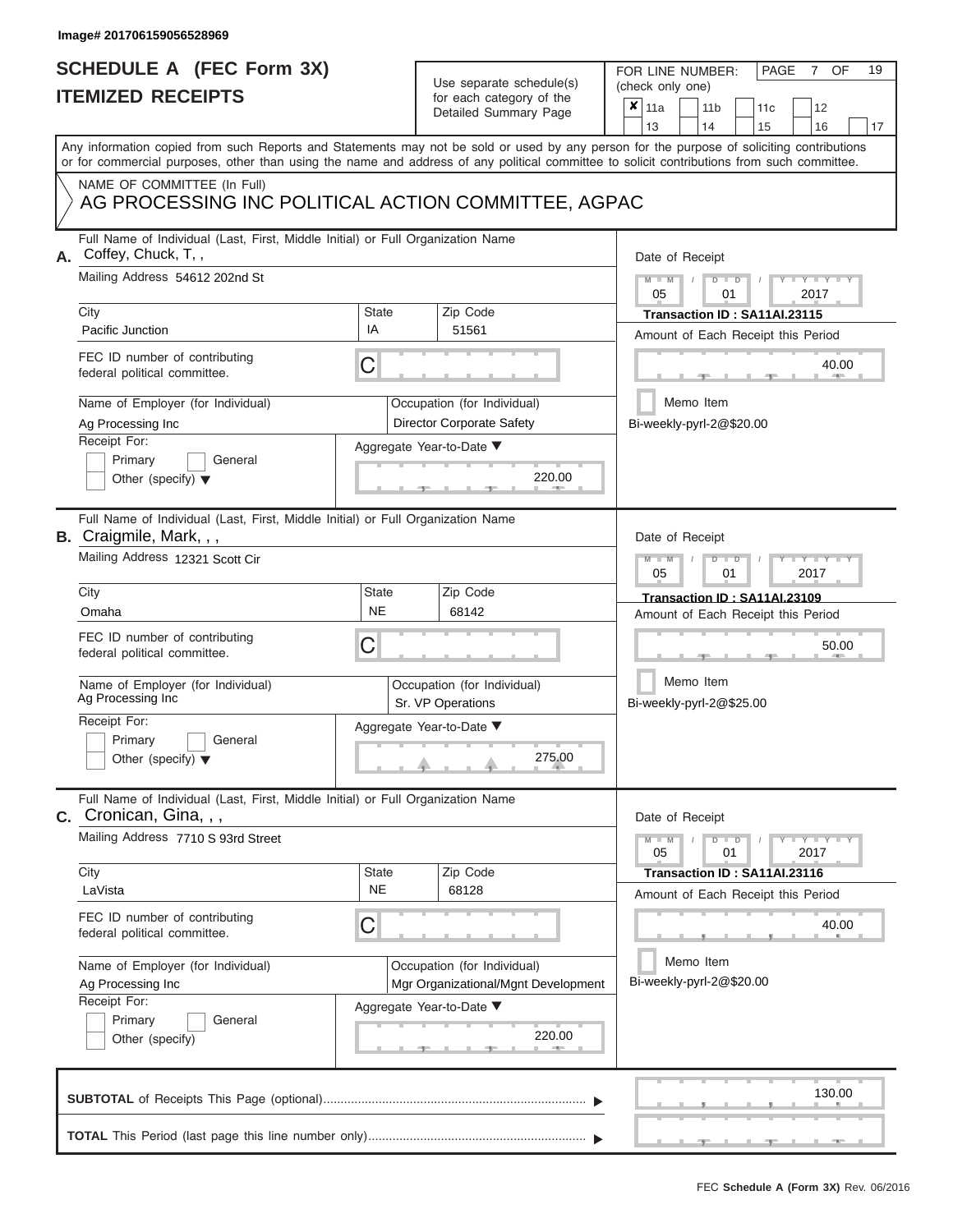### **SCHEDULE A (FEC Form 3X) ITEMIZED RECEIPTS**

# Use separate schedule(s)

| <b>ITEMIZED RECEIPTS</b>                                                                                      | SCHEDULE A (FEC Form 3X)  |                                                             | 19<br>FOR LINE NUMBER:<br>PAGE<br>OF<br>8<br>(check only one)                                                                                                                                                                                                                           |
|---------------------------------------------------------------------------------------------------------------|---------------------------|-------------------------------------------------------------|-----------------------------------------------------------------------------------------------------------------------------------------------------------------------------------------------------------------------------------------------------------------------------------------|
|                                                                                                               |                           | for each category of the<br>Detailed Summary Page           | ×<br>11a<br>11 <sub>b</sub><br>12<br>11 <sub>c</sub><br>14<br>13<br>15<br>16<br>17                                                                                                                                                                                                      |
|                                                                                                               |                           |                                                             | Any information copied from such Reports and Statements may not be sold or used by any person for the purpose of soliciting contributions<br>or for commercial purposes, other than using the name and address of any political committee to solicit contributions from such committee. |
| NAME OF COMMITTEE (In Full)<br>AG PROCESSING INC POLITICAL ACTION COMMITTEE, AGPAC                            |                           |                                                             |                                                                                                                                                                                                                                                                                         |
| Full Name of Individual (Last, First, Middle Initial) or Full Organization Name<br>Droescher, Kyle, , ,<br>А. |                           |                                                             | Date of Receipt                                                                                                                                                                                                                                                                         |
| Mailing Address 222 S 199th St<br>City                                                                        | State                     | Zip Code                                                    | $M = M$ /<br>$D$ $\Box$ $D$<br>$Y - Y - Y$<br>05<br>01<br>2017<br>Transaction ID: SA11AI.23117                                                                                                                                                                                          |
| Elkhorn                                                                                                       | <b>NE</b>                 | 68022                                                       | Amount of Each Receipt this Period                                                                                                                                                                                                                                                      |
| FEC ID number of contributing<br>federal political committee.                                                 | С                         |                                                             | 40.00                                                                                                                                                                                                                                                                                   |
| Name of Employer (for Individual)<br>Ag Processing Inc                                                        |                           | Occupation (for Individual)<br><b>Director Finance</b>      | Memo Item<br>Bi-weekly-pyrl-2@\$20.00                                                                                                                                                                                                                                                   |
| Receipt For:                                                                                                  |                           | Aggregate Year-to-Date ▼                                    |                                                                                                                                                                                                                                                                                         |
| Primary<br>General<br>Other (specify) $\blacktriangledown$                                                    |                           | 220.00                                                      |                                                                                                                                                                                                                                                                                         |
| Full Name of Individual (Last, First, Middle Initial) or Full Organization Name<br>B. Farley, Jim, C,,        |                           |                                                             | Date of Receipt                                                                                                                                                                                                                                                                         |
| Mailing Address 17221 K St                                                                                    |                           |                                                             | $M - M$<br>$D$ $D$<br>YIYI<br>05<br>2017<br>01                                                                                                                                                                                                                                          |
| City                                                                                                          | State                     | Zip Code                                                    | Transaction ID: SA11AI.23118                                                                                                                                                                                                                                                            |
| Omaha                                                                                                         | <b>NE</b>                 | 68135                                                       | Amount of Each Receipt this Period                                                                                                                                                                                                                                                      |
| FEC ID number of contributing<br>federal political committee.                                                 | С                         |                                                             | 40.00                                                                                                                                                                                                                                                                                   |
| Name of Employer (for Individual)<br>Ag Processing Inc                                                        |                           | Occupation (for Individual)<br>Sr Dir Verg Oils/Co-Products | Memo Item<br>Bi-weekly-pyrl-2@\$20.00                                                                                                                                                                                                                                                   |
| Receipt For:                                                                                                  |                           | Aggregate Year-to-Date ▼                                    |                                                                                                                                                                                                                                                                                         |
| Primary<br>General<br>Other (specify) $\blacktriangledown$                                                    |                           | 220.00                                                      |                                                                                                                                                                                                                                                                                         |
| Full Name of Individual (Last, First, Middle Initial) or Full Organization Name<br>C. Hansen, Steven, C,,     |                           |                                                             | Date of Receipt                                                                                                                                                                                                                                                                         |
| Mailing Address 7119 S 173rd St                                                                               |                           |                                                             | $D$ $\Box$ $D$<br>$M - M$<br>$+Y+Y+Y$<br>05<br>01<br>2017                                                                                                                                                                                                                               |
| City<br>Omaha                                                                                                 | <b>State</b><br><b>NE</b> | Zip Code<br>68136                                           | Transaction ID: SA11AI.23119<br>Amount of Each Receipt this Period                                                                                                                                                                                                                      |
| FEC ID number of contributing<br>federal political committee.                                                 | С                         |                                                             | 40.00                                                                                                                                                                                                                                                                                   |
| Name of Employer (for Individual)<br>Ag Processing Inc                                                        |                           | Occupation (for Individual)<br><b>VP Engineering</b>        | Memo Item<br>Bi-weekly-pyrl-2@\$20.00                                                                                                                                                                                                                                                   |
| Receipt For:<br>Primary<br>General<br>Other (specify)                                                         |                           | Aggregate Year-to-Date ▼<br>220.00<br>$-1$                  |                                                                                                                                                                                                                                                                                         |
|                                                                                                               |                           |                                                             | 120.00                                                                                                                                                                                                                                                                                  |
|                                                                                                               |                           |                                                             |                                                                                                                                                                                                                                                                                         |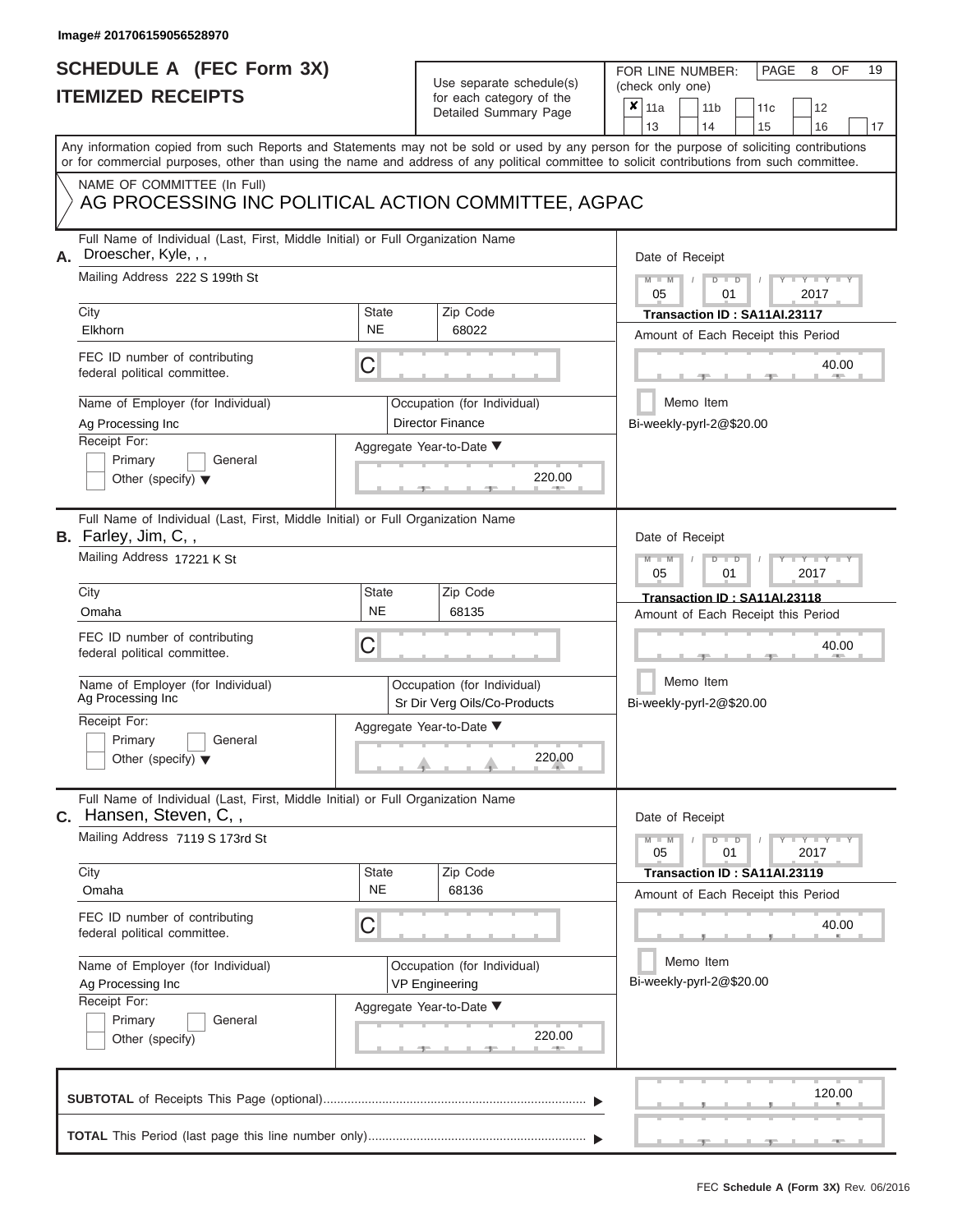|                          | SCHEDULE A (FEC Form 3X) |
|--------------------------|--------------------------|
| <b>ITEMIZED RECEIPTS</b> |                          |

FOR LINE NUMBER:<br>(check only one)

PAGE 9 OF 19

|    | <u>IIEMIZED RECEIPIS</u>                                                                                                                                                                                                                                                                |                                                               | for each category of the<br>Detailed Summary Page           | X                                                                  | 11a<br>13                                                          |                                       | 11 <sub>b</sub><br>14                                              | 11c<br>15      | 12<br>16        | 17 |  |
|----|-----------------------------------------------------------------------------------------------------------------------------------------------------------------------------------------------------------------------------------------------------------------------------------------|---------------------------------------------------------------|-------------------------------------------------------------|--------------------------------------------------------------------|--------------------------------------------------------------------|---------------------------------------|--------------------------------------------------------------------|----------------|-----------------|----|--|
|    | Any information copied from such Reports and Statements may not be sold or used by any person for the purpose of soliciting contributions<br>or for commercial purposes, other than using the name and address of any political committee to solicit contributions from such committee. |                                                               |                                                             |                                                                    |                                                                    |                                       |                                                                    |                |                 |    |  |
|    | NAME OF COMMITTEE (In Full)<br>AG PROCESSING INC POLITICAL ACTION COMMITTEE, AGPAC                                                                                                                                                                                                      |                                                               |                                                             |                                                                    |                                                                    |                                       |                                                                    |                |                 |    |  |
| А. | Full Name of Individual (Last, First, Middle Initial) or Full Organization Name<br>Jahn, Gwen, , ,<br>Mailing Address 2790 380th St                                                                                                                                                     |                                                               |                                                             |                                                                    |                                                                    | Date of Receipt                       |                                                                    |                |                 |    |  |
|    | City<br><b>State</b><br>Zip Code                                                                                                                                                                                                                                                        |                                                               |                                                             |                                                                    | $Y - Y$<br>2017<br>05<br>01                                        |                                       |                                                                    |                |                 |    |  |
|    | Manning                                                                                                                                                                                                                                                                                 | ΙA<br>51455                                                   |                                                             |                                                                    | Transaction ID: SA11AI.23120<br>Amount of Each Receipt this Period |                                       |                                                                    |                |                 |    |  |
|    | FEC ID number of contributing<br>federal political committee.                                                                                                                                                                                                                           | C                                                             |                                                             |                                                                    |                                                                    |                                       |                                                                    |                | 40.00           |    |  |
|    | Name of Employer (for Individual)<br>Ag Processing Inc                                                                                                                                                                                                                                  |                                                               | Occupation (for Individual)<br><b>Accounting Supervisor</b> |                                                                    |                                                                    |                                       | Memo Item<br>Bi-weekly-pyrl-2@\$20.00                              |                |                 |    |  |
|    | Receipt For:<br>Primary<br>General<br>Other (specify) $\blacktriangledown$                                                                                                                                                                                                              |                                                               | Aggregate Year-to-Date ▼<br>220.00                          |                                                                    |                                                                    |                                       |                                                                    |                |                 |    |  |
|    | Full Name of Individual (Last, First, Middle Initial) or Full Organization Name<br><b>B.</b> Johnson, Jodie, , ,                                                                                                                                                                        |                                                               |                                                             |                                                                    | Date of Receipt                                                    |                                       |                                                                    |                |                 |    |  |
|    | Mailing Address 620 North Shore Dr                                                                                                                                                                                                                                                      |                                                               |                                                             |                                                                    | 2017<br>05<br>01                                                   |                                       |                                                                    |                |                 |    |  |
|    | City<br>Hastings                                                                                                                                                                                                                                                                        | <b>State</b><br><b>NE</b>                                     | Zip Code<br>68901                                           | Transaction ID: SA11AI.23121<br>Amount of Each Receipt this Period |                                                                    |                                       |                                                                    |                |                 |    |  |
|    | FEC ID number of contributing<br>С<br>federal political committee.                                                                                                                                                                                                                      |                                                               |                                                             |                                                                    |                                                                    |                                       | 40.00                                                              |                |                 |    |  |
|    | Name of Employer (for Individual)<br>Ag Processing Inc                                                                                                                                                                                                                                  | Occupation (for Individual)<br>Merchandising Manager          |                                                             | Memo Item<br>Bi-weekly-pyrl-2@\$20.00                              |                                                                    |                                       |                                                                    |                |                 |    |  |
|    | Receipt For:<br>Primary<br>General<br>Other (specify) $\blacktriangledown$                                                                                                                                                                                                              |                                                               | Aggregate Year-to-Date ▼<br>220.00                          |                                                                    |                                                                    |                                       |                                                                    |                |                 |    |  |
|    | Full Name of Individual (Last, First, Middle Initial) or Full Organization Name<br>C. Johnson, Stephen, , ,                                                                                                                                                                             |                                                               |                                                             |                                                                    | Date of Receipt                                                    |                                       |                                                                    |                |                 |    |  |
|    | Mailing Address 26833 Taylor Cir                                                                                                                                                                                                                                                        |                                                               |                                                             |                                                                    | 05                                                                 |                                       | 01                                                                 | $\blacksquare$ | $Y - Y$<br>2017 |    |  |
|    | City<br>Valley                                                                                                                                                                                                                                                                          | <b>State</b><br><b>NE</b>                                     |                                                             |                                                                    |                                                                    |                                       | Transaction ID: SA11AI.23122<br>Amount of Each Receipt this Period |                |                 |    |  |
|    | FEC ID number of contributing<br>federal political committee.                                                                                                                                                                                                                           | С                                                             |                                                             |                                                                    |                                                                    |                                       |                                                                    |                | 40.00           |    |  |
|    | Name of Employer (for Individual)<br>Ag Processing Inc<br>Receipt For:                                                                                                                                                                                                                  | Occupation (for Individual)<br>Director Systems & Programming |                                                             |                                                                    |                                                                    | Memo Item<br>Bi-weekly-pyrl-2@\$20.00 |                                                                    |                |                 |    |  |
|    | Primary<br>General<br>Other (specify)                                                                                                                                                                                                                                                   |                                                               | Aggregate Year-to-Date ▼<br>220.00                          |                                                                    |                                                                    |                                       |                                                                    |                |                 |    |  |
|    |                                                                                                                                                                                                                                                                                         |                                                               |                                                             |                                                                    |                                                                    |                                       |                                                                    |                | 120.00          |    |  |
|    |                                                                                                                                                                                                                                                                                         |                                                               |                                                             |                                                                    |                                                                    |                                       |                                                                    |                |                 |    |  |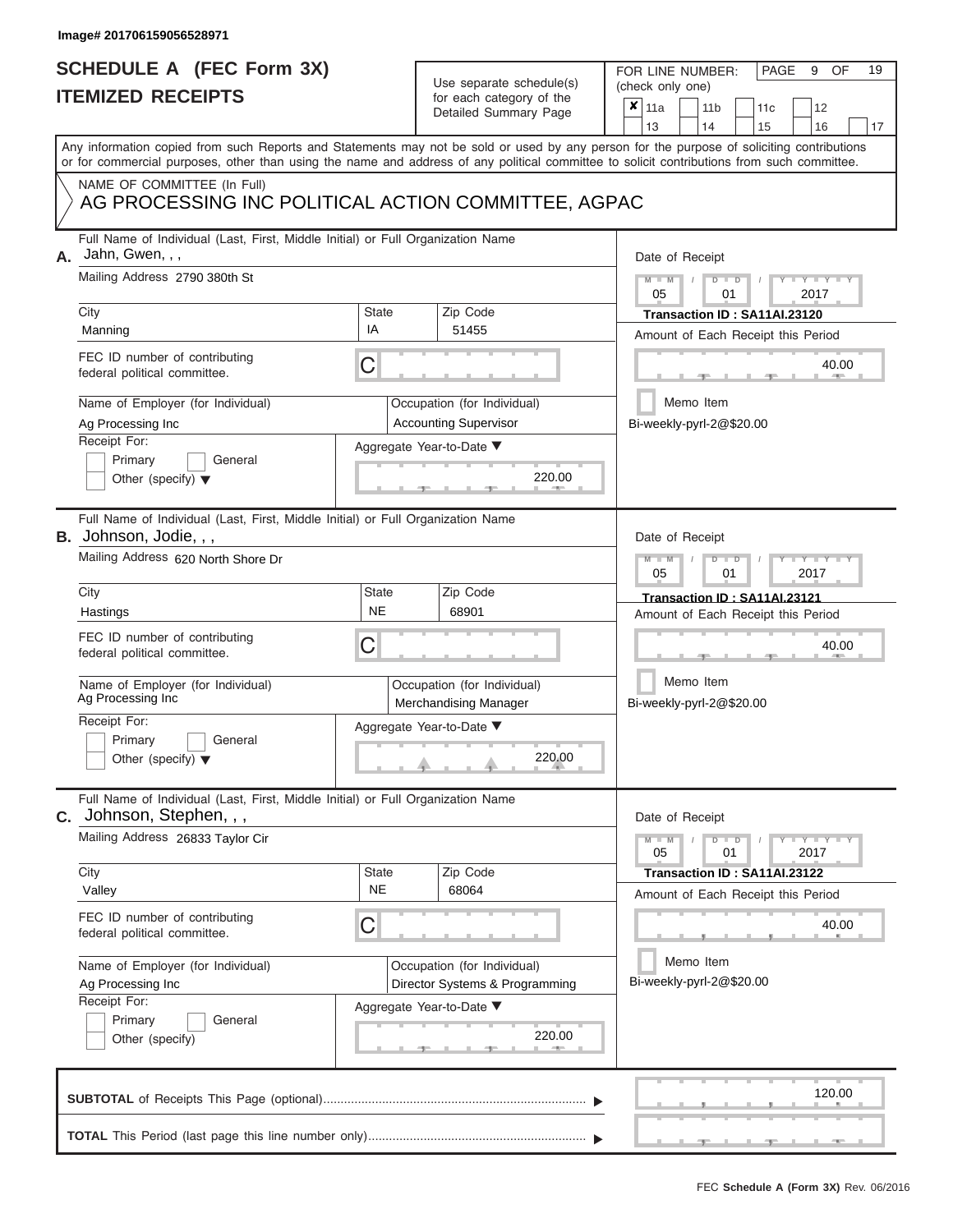# **SCHEDULE A (FEC Form 3X)**

# Use separate schedule(s)

| SCHEDULE A (FEC Form 3X)<br><b>ITEMIZED RECEIPTS</b>                                                                                               |                                                                                                                                                                                                                                                                                         | Use separate schedule(s)<br>for each category of the | 19<br>FOR LINE NUMBER:<br>PAGE 10 OF<br>(check only one)                                  |                                                                                                                                            |  |  |  |  |
|----------------------------------------------------------------------------------------------------------------------------------------------------|-----------------------------------------------------------------------------------------------------------------------------------------------------------------------------------------------------------------------------------------------------------------------------------------|------------------------------------------------------|-------------------------------------------------------------------------------------------|--------------------------------------------------------------------------------------------------------------------------------------------|--|--|--|--|
|                                                                                                                                                    |                                                                                                                                                                                                                                                                                         |                                                      | Detailed Summary Page                                                                     | $\boldsymbol{x}$<br>11a<br>11 <sub>b</sub><br>12<br>11 <sub>c</sub><br>13<br>14<br>15<br>16<br>17                                          |  |  |  |  |
|                                                                                                                                                    | Any information copied from such Reports and Statements may not be sold or used by any person for the purpose of soliciting contributions<br>or for commercial purposes, other than using the name and address of any political committee to solicit contributions from such committee. |                                                      |                                                                                           |                                                                                                                                            |  |  |  |  |
|                                                                                                                                                    | NAME OF COMMITTEE (In Full)<br>AG PROCESSING INC POLITICAL ACTION COMMITTEE, AGPAC                                                                                                                                                                                                      |                                                      |                                                                                           |                                                                                                                                            |  |  |  |  |
| Full Name of Individual (Last, First, Middle Initial) or Full Organization Name<br>Johnson, Wayne, , ,<br>А.<br>Mailing Address 804 Clairmont Cir  |                                                                                                                                                                                                                                                                                         |                                                      |                                                                                           | Date of Receipt<br>$M - M$<br>$D$ $D$<br>$Y - Y - I$                                                                                       |  |  |  |  |
|                                                                                                                                                    | City<br>Sgt. Bluff                                                                                                                                                                                                                                                                      | State<br>IA                                          | Zip Code<br>51054                                                                         | 05<br>2017<br>01<br>Transaction ID: SA11AI.23123                                                                                           |  |  |  |  |
|                                                                                                                                                    | FEC ID number of contributing<br>federal political committee.                                                                                                                                                                                                                           | С                                                    |                                                                                           | Amount of Each Receipt this Period<br>40.00                                                                                                |  |  |  |  |
|                                                                                                                                                    | Name of Employer (for Individual)<br>Ag Processing Inc<br>Receipt For:<br>Primary<br>General                                                                                                                                                                                            |                                                      | Occupation (for Individual)<br>Regional Merchandising Manager<br>Aggregate Year-to-Date ▼ | Memo Item<br>Bi-weekly-pyrl-2@\$20.00                                                                                                      |  |  |  |  |
|                                                                                                                                                    | Other (specify) $\blacktriangledown$                                                                                                                                                                                                                                                    |                                                      | 220.00                                                                                    |                                                                                                                                            |  |  |  |  |
| Full Name of Individual (Last, First, Middle Initial) or Full Organization Name<br><b>B.</b> Klocke, Nicholas, , ,<br>Mailing Address 2024 S Lemon |                                                                                                                                                                                                                                                                                         |                                                      |                                                                                           | Date of Receipt<br>$M - M$<br>$D$ $D$<br>Y TY T<br>05                                                                                      |  |  |  |  |
|                                                                                                                                                    | City<br>Sioux City                                                                                                                                                                                                                                                                      | <b>State</b><br>IA                                   | Zip Code<br>51106                                                                         | 2017<br>01<br>Transaction ID: SA11AI.23124<br>Amount of Each Receipt this Period                                                           |  |  |  |  |
|                                                                                                                                                    | FEC ID number of contributing<br>С<br>federal political committee.                                                                                                                                                                                                                      |                                                      |                                                                                           | 40.00                                                                                                                                      |  |  |  |  |
|                                                                                                                                                    | Name of Employer (for Individual)<br>Ag Processing Inc                                                                                                                                                                                                                                  |                                                      | Occupation (for Individual)<br><b>Accounting Manager</b>                                  | Memo Item<br>Bi-weekly-pyrl-2@\$20.00                                                                                                      |  |  |  |  |
|                                                                                                                                                    | Receipt For:<br>Primary<br>General<br>Other (specify) $\blacktriangledown$                                                                                                                                                                                                              |                                                      | Aggregate Year-to-Date ▼<br>220.00                                                        |                                                                                                                                            |  |  |  |  |
|                                                                                                                                                    | Full Name of Individual (Last, First, Middle Initial) or Full Organization Name<br>C. Knapp, Gerald, , ,                                                                                                                                                                                |                                                      |                                                                                           | Date of Receipt                                                                                                                            |  |  |  |  |
|                                                                                                                                                    | Mailing Address 14522 J Circle<br>City                                                                                                                                                                                                                                                  | <b>State</b>                                         | Zip Code                                                                                  | $M - M$<br>$\mathbf{I} = \mathbf{Y} - \mathbf{I} - \mathbf{Y} - \mathbf{I}$<br>$D$ $D$<br>05<br>01<br>2017<br>Transaction ID: SA11AI.23125 |  |  |  |  |
|                                                                                                                                                    | Omaha                                                                                                                                                                                                                                                                                   | <b>NE</b>                                            | 68137                                                                                     | Amount of Each Receipt this Period                                                                                                         |  |  |  |  |
|                                                                                                                                                    | FEC ID number of contributing<br>federal political committee.                                                                                                                                                                                                                           | С                                                    |                                                                                           | 40.00                                                                                                                                      |  |  |  |  |
|                                                                                                                                                    | Name of Employer (for Individual)<br>Ag Processing Inc<br>Receipt For:                                                                                                                                                                                                                  |                                                      | Occupation (for Individual)<br>IS Operating Manager                                       | Memo Item<br>Bi-weekly-pyrl-2@\$20.00                                                                                                      |  |  |  |  |
|                                                                                                                                                    | Primary<br>General<br>Other (specify)                                                                                                                                                                                                                                                   |                                                      | Aggregate Year-to-Date ▼<br>220.00                                                        |                                                                                                                                            |  |  |  |  |
|                                                                                                                                                    |                                                                                                                                                                                                                                                                                         |                                                      |                                                                                           | 120.00                                                                                                                                     |  |  |  |  |
|                                                                                                                                                    |                                                                                                                                                                                                                                                                                         |                                                      |                                                                                           |                                                                                                                                            |  |  |  |  |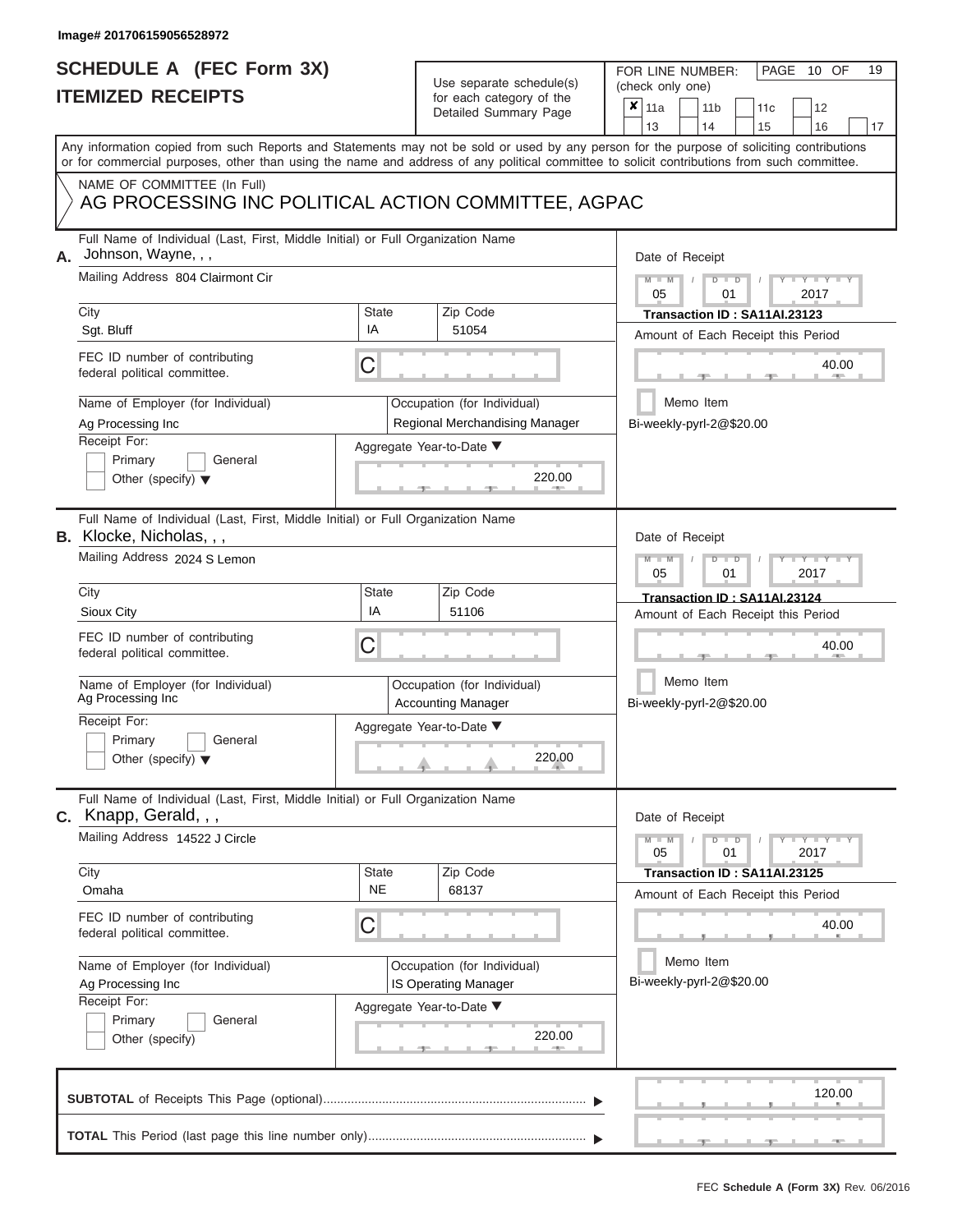# **SCHEDULE A (FEC Form 3X)**

| SCHEDULE A (FEC Form 3X)                                                                                                               |                           | Use separate schedule(s)                                                        | 19<br>FOR LINE NUMBER:<br>PAGE 11 OF                                                                                                                                                                                                                                                    |  |  |  |  |  |  |  |
|----------------------------------------------------------------------------------------------------------------------------------------|---------------------------|---------------------------------------------------------------------------------|-----------------------------------------------------------------------------------------------------------------------------------------------------------------------------------------------------------------------------------------------------------------------------------------|--|--|--|--|--|--|--|
| <b>ITEMIZED RECEIPTS</b>                                                                                                               |                           | for each category of the<br>Detailed Summary Page                               | (check only one)<br>×<br>11a<br>11 <sub>b</sub><br>12<br>11c<br>13<br>14<br>15<br>16<br>17                                                                                                                                                                                              |  |  |  |  |  |  |  |
|                                                                                                                                        |                           |                                                                                 | Any information copied from such Reports and Statements may not be sold or used by any person for the purpose of soliciting contributions<br>or for commercial purposes, other than using the name and address of any political committee to solicit contributions from such committee. |  |  |  |  |  |  |  |
| NAME OF COMMITTEE (In Full)<br>AG PROCESSING INC POLITICAL ACTION COMMITTEE, AGPAC                                                     |                           |                                                                                 |                                                                                                                                                                                                                                                                                         |  |  |  |  |  |  |  |
| Full Name of Individual (Last, First, Middle Initial) or Full Organization Name<br>Koch, Roger, L,,<br>Mailing Address 9503 S 26th St. |                           |                                                                                 | Date of Receipt<br>$M - M$<br>$D$ $D$<br>$Y - Y - I$                                                                                                                                                                                                                                    |  |  |  |  |  |  |  |
| City<br>Bellevue                                                                                                                       | State<br><b>NE</b>        | Zip Code<br>68147                                                               | 05<br>01<br>2017<br>Transaction ID: SA11AI.23126                                                                                                                                                                                                                                        |  |  |  |  |  |  |  |
| FEC ID number of contributing<br>federal political committee.                                                                          | С                         |                                                                                 | Amount of Each Receipt this Period<br>40.00<br><b>AND IN</b>                                                                                                                                                                                                                            |  |  |  |  |  |  |  |
| Name of Employer (for Individual)<br>Ag Processing Inc                                                                                 |                           | Occupation (for Individual)<br><b>Director Quality Assurance</b>                | Memo Item<br>Bi-weekly-pyrl-2@\$20.00                                                                                                                                                                                                                                                   |  |  |  |  |  |  |  |
| Receipt For:<br>Primary<br>General<br>Other (specify) $\blacktriangledown$                                                             |                           | Aggregate Year-to-Date ▼<br>220.00<br><b>AND A</b>                              |                                                                                                                                                                                                                                                                                         |  |  |  |  |  |  |  |
| Full Name of Individual (Last, First, Middle Initial) or Full Organization Name<br>B. Lampman, Jeffrey, , ,                            |                           |                                                                                 | Date of Receipt                                                                                                                                                                                                                                                                         |  |  |  |  |  |  |  |
| Mailing Address 1607 Grand St                                                                                                          |                           |                                                                                 | $M - M$<br>$D$ $\Box$ $D$<br>Y I Y I<br>2017<br>05<br>01                                                                                                                                                                                                                                |  |  |  |  |  |  |  |
| City<br><b>Webster City</b>                                                                                                            | <b>State</b><br>IA        | Zip Code<br>50595                                                               | Transaction ID: SA11AI.23127<br>Amount of Each Receipt this Period                                                                                                                                                                                                                      |  |  |  |  |  |  |  |
| FEC ID number of contributing<br>federal political committee.                                                                          | С                         |                                                                                 | 40.00                                                                                                                                                                                                                                                                                   |  |  |  |  |  |  |  |
| Name of Employer (for Individual)<br>Ag Processing Inc                                                                                 |                           | Occupation (for Individual)<br><b>Plant Operations Manager</b>                  | Memo Item<br>Bi-weekly-pyrl-2@\$20.00                                                                                                                                                                                                                                                   |  |  |  |  |  |  |  |
| Receipt For:<br>Primary<br>General<br>Other (specify) $\blacktriangledown$                                                             |                           | Aggregate Year-to-Date ▼<br>$\begin{array}{c}\n 220.00 \\ \hline\n \end{array}$ |                                                                                                                                                                                                                                                                                         |  |  |  |  |  |  |  |
| Full Name of Individual (Last, First, Middle Initial) or Full Organization Name<br>C. Lippstreu, Gary, , ,                             |                           |                                                                                 | Date of Receipt                                                                                                                                                                                                                                                                         |  |  |  |  |  |  |  |
| Mailing Address 21210 Arbor Court                                                                                                      |                           |                                                                                 | $D$ $\Box$ $D$<br>$T - Y = T - Y$<br>$M - M$<br>05<br>01<br>2017                                                                                                                                                                                                                        |  |  |  |  |  |  |  |
| City<br>Elkhorn                                                                                                                        | <b>State</b><br><b>NE</b> | Zip Code<br>68022                                                               | Transaction ID: SA11AI.23128<br>Amount of Each Receipt this Period                                                                                                                                                                                                                      |  |  |  |  |  |  |  |
| FEC ID number of contributing<br>federal political committee.                                                                          | С                         |                                                                                 | 40.00                                                                                                                                                                                                                                                                                   |  |  |  |  |  |  |  |
| Name of Employer (for Individual)<br>Ag Processing Inc<br>Receipt For:                                                                 |                           | Occupation (for Individual)<br>Director Internal Audit                          | Memo Item<br>Bi-weekly-pyrl-2@\$20.00                                                                                                                                                                                                                                                   |  |  |  |  |  |  |  |
| Primary<br>General<br>Other (specify)                                                                                                  |                           | Aggregate Year-to-Date ▼<br>220.00<br>$-1$                                      |                                                                                                                                                                                                                                                                                         |  |  |  |  |  |  |  |
|                                                                                                                                        |                           |                                                                                 | 120.00                                                                                                                                                                                                                                                                                  |  |  |  |  |  |  |  |
|                                                                                                                                        |                           |                                                                                 |                                                                                                                                                                                                                                                                                         |  |  |  |  |  |  |  |

 ▲ ▲ ▲ , , .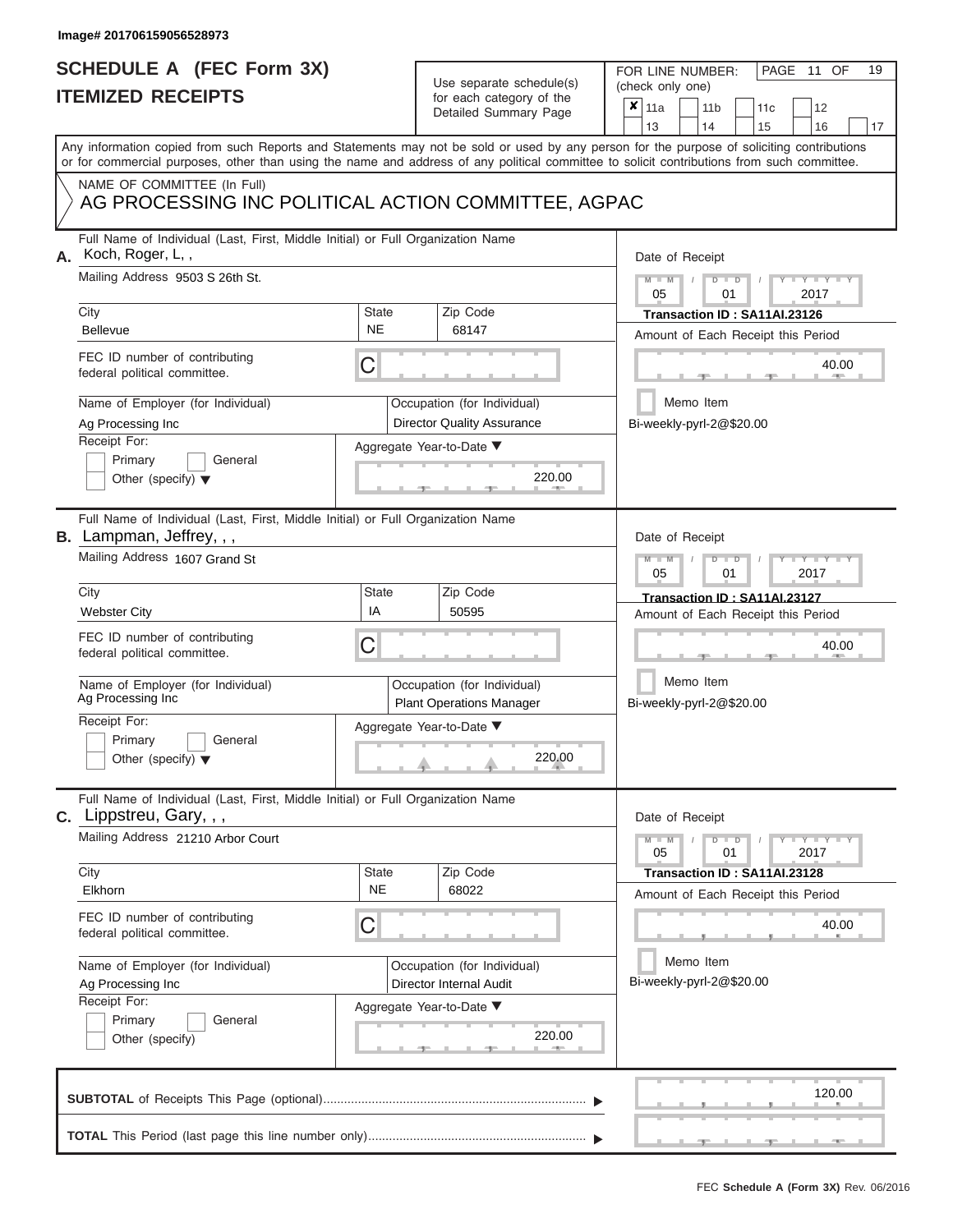ı

### **SCHEDULE A (FEC Form 3X) ITEMIZED RECEIPTS**

## Use separate schedule(s)

| SCHEDULE A (FEC Form 3X)                                                                                                                                                                                                                                                                 |                  | Use separate schedule(s)                                                                            | 19<br>FOR LINE NUMBER:<br>PAGE<br>12 OF<br>(check only one)                                                                                                                                  |  |  |  |  |  |  |  |
|------------------------------------------------------------------------------------------------------------------------------------------------------------------------------------------------------------------------------------------------------------------------------------------|------------------|-----------------------------------------------------------------------------------------------------|----------------------------------------------------------------------------------------------------------------------------------------------------------------------------------------------|--|--|--|--|--|--|--|
| <b>ITEMIZED RECEIPTS</b>                                                                                                                                                                                                                                                                 |                  | for each category of the<br>Detailed Summary Page                                                   | $\boldsymbol{x}$<br>11a<br>11 <sub>b</sub><br>12<br>11c<br>13<br>14<br>15<br>16<br>17                                                                                                        |  |  |  |  |  |  |  |
| Any information copied from such Reports and Statements may not be sold or used by any person for the purpose of soliciting contributions<br>or for commercial purposes, other than using the name and address of any political committee to solicit contributions from such committee.  |                  |                                                                                                     |                                                                                                                                                                                              |  |  |  |  |  |  |  |
| NAME OF COMMITTEE (In Full)<br>AG PROCESSING INC POLITICAL ACTION COMMITTEE, AGPAC                                                                                                                                                                                                       |                  |                                                                                                     |                                                                                                                                                                                              |  |  |  |  |  |  |  |
| Full Name of Individual (Last, First, Middle Initial) or Full Organization Name<br>McDermott, Kent, A,,<br>А.<br>Mailing Address PO Box 320<br>City<br>Minden<br>FEC ID number of contributing<br>federal political committee.<br>Name of Employer (for Individual)<br>Ag Processing Inc | State<br>IA<br>С | Zip Code<br>51553<br>Occupation (for Individual)<br><b>Manager Networking Services</b>              | Date of Receipt<br>$M - M$<br>$D$ $D$<br>$Y - Y$<br>05<br>01<br>2017<br>Transaction ID: SA11AI.23129<br>Amount of Each Receipt this Period<br>40.00<br>Memo Item<br>Bi-weekly-pyrl-2@\$20.00 |  |  |  |  |  |  |  |
| Receipt For:<br>Primary<br>General<br>Other (specify) $\blacktriangledown$                                                                                                                                                                                                               |                  | Aggregate Year-to-Date ▼<br>220.00                                                                  |                                                                                                                                                                                              |  |  |  |  |  |  |  |
| Full Name of Individual (Last, First, Middle Initial) or Full Organization Name<br><b>B.</b> Meierotto, Mark, J,,<br>Mailing Address 3473 Ironwood<br>City                                                                                                                               | <b>State</b>     | Zip Code                                                                                            | Date of Receipt<br>$M - M$<br>$D$ $D$<br>Y I Y I<br>05<br>2017<br>01                                                                                                                         |  |  |  |  |  |  |  |
| Manly<br>FEC ID number of contributing<br>federal political committee.<br>Name of Employer (for Individual)                                                                                                                                                                              | IA<br>С          | 50456<br>Occupation (for Individual)                                                                | Transaction ID: SA11AI.23130<br>Amount of Each Receipt this Period<br>40.00<br>Memo Item                                                                                                     |  |  |  |  |  |  |  |
| Ag Processing Inc<br>Receipt For:<br>Primary<br>General<br>Other (specify) $\blacktriangledown$                                                                                                                                                                                          |                  | Merchandising Manager<br>Aggregate Year-to-Date ▼<br>220.00                                         | Bi-weekly-pyrl-2@\$20.00                                                                                                                                                                     |  |  |  |  |  |  |  |
| Full Name of Individual (Last, First, Middle Initial) or Full Organization Name<br>$C.$ Meyer, Calvin, , ,<br>Mailing Address 4136 Country Rd 37<br>City                                                                                                                                 | <b>State</b>     | Zip Code                                                                                            | Date of Receipt<br>$M - M$<br>$D$ $D$<br>$\blacksquare$ $\vdash$ $\vdash$ $\vdash$ $\vdash$ $\vdash$<br>05<br>01<br>2017<br>Transaction ID: SA11AI.23105                                     |  |  |  |  |  |  |  |
| Blair<br>FEC ID number of contributing<br>federal political committee.                                                                                                                                                                                                                   | <b>NE</b><br>С   | 68008                                                                                               | Amount of Each Receipt this Period<br>120.00                                                                                                                                                 |  |  |  |  |  |  |  |
| Name of Employer (for Individual)<br>Ag Processing Inc<br>Receipt For:<br>Primary<br>General<br>Other (specify)                                                                                                                                                                          |                  | Occupation (for Individual)<br>Grp VP Proc, RefOils & RenFuel<br>Aggregate Year-to-Date ▼<br>660.00 | Memo Item<br>Bi-weekly-pyrl-2@\$60.00                                                                                                                                                        |  |  |  |  |  |  |  |
|                                                                                                                                                                                                                                                                                          |                  |                                                                                                     | 200.00                                                                                                                                                                                       |  |  |  |  |  |  |  |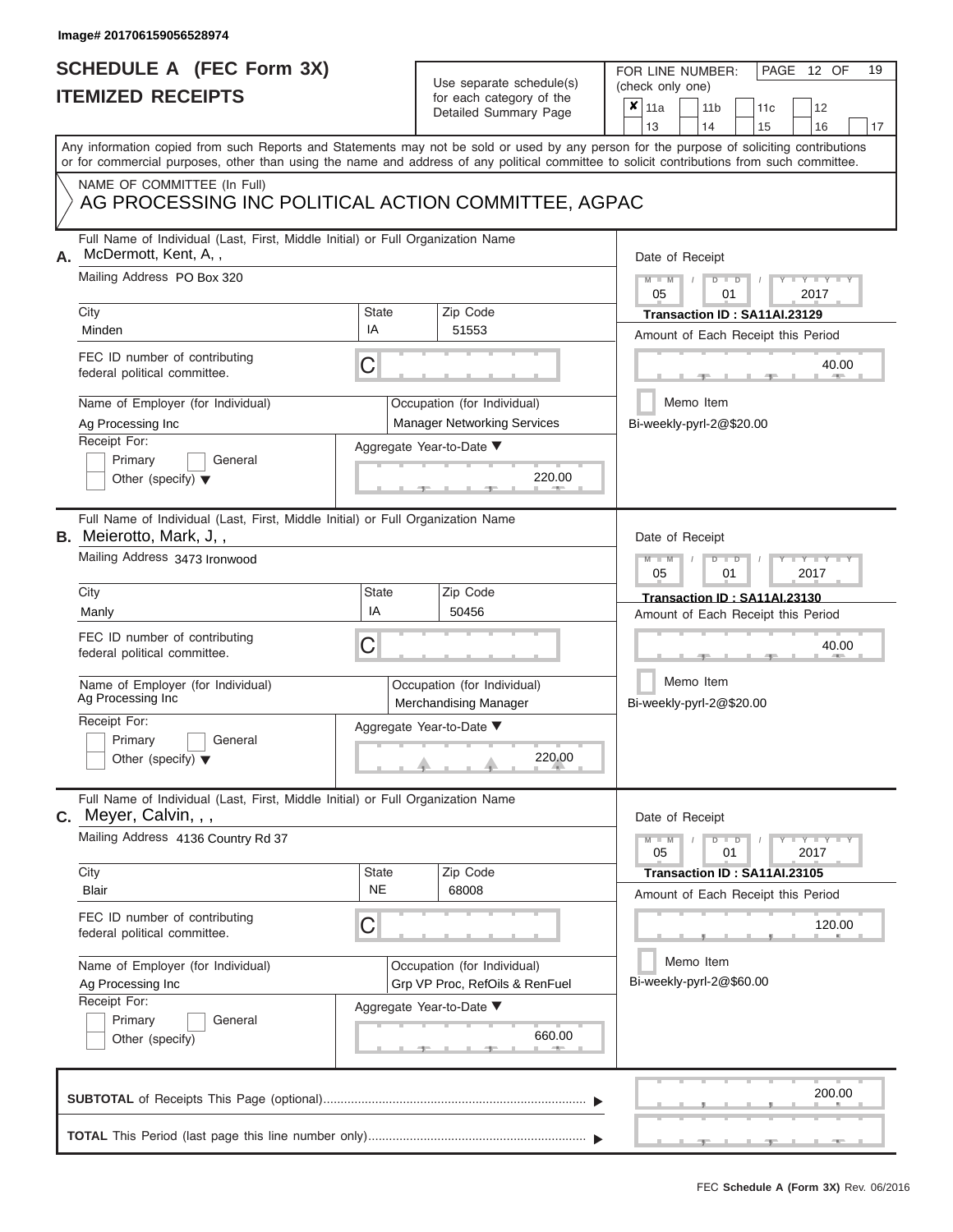# **SCHEDULE A (FEC Form 3X)**

# Use separate schedule(s)

|                                                        | SCHEDULE A (FEC Form 3X)<br><b>ITEMIZED RECEIPTS</b>                                                                                                                                                                                                                                    |                           | Use separate schedule(s)<br>for each category of the                                             | 19<br>FOR LINE NUMBER:<br>PAGE 13 OF<br>(check only one)                                                   |
|--------------------------------------------------------|-----------------------------------------------------------------------------------------------------------------------------------------------------------------------------------------------------------------------------------------------------------------------------------------|---------------------------|--------------------------------------------------------------------------------------------------|------------------------------------------------------------------------------------------------------------|
|                                                        |                                                                                                                                                                                                                                                                                         |                           | Detailed Summary Page                                                                            | $\boldsymbol{x}$<br>11a<br>11 <sub>b</sub><br>12<br>11 <sub>c</sub><br>13<br>14<br>15<br>16<br>17          |
|                                                        | Any information copied from such Reports and Statements may not be sold or used by any person for the purpose of soliciting contributions<br>or for commercial purposes, other than using the name and address of any political committee to solicit contributions from such committee. |                           |                                                                                                  |                                                                                                            |
|                                                        | NAME OF COMMITTEE (In Full)<br>AG PROCESSING INC POLITICAL ACTION COMMITTEE, AGPAC                                                                                                                                                                                                      |                           |                                                                                                  |                                                                                                            |
| А.                                                     | Full Name of Individual (Last, First, Middle Initial) or Full Organization Name<br>Monger, Terry, , ,<br>Mailing Address 4602 Badger                                                                                                                                                    |                           |                                                                                                  | Date of Receipt<br>$M - M$<br>$D$ $D$<br>$Y - Y - I$<br>05<br>01<br>2017                                   |
|                                                        | City<br>Saint Joseph                                                                                                                                                                                                                                                                    | State<br><b>MO</b>        | Zip Code<br>64506                                                                                | Transaction ID: SA11AI.23131<br>Amount of Each Receipt this Period                                         |
|                                                        | FEC ID number of contributing<br>federal political committee.                                                                                                                                                                                                                           | С                         |                                                                                                  | 40.00                                                                                                      |
|                                                        | Name of Employer (for Individual)<br>Ag Processing Inc<br>Receipt For:<br>Primary<br>General<br>Other (specify) $\blacktriangledown$                                                                                                                                                    |                           | Occupation (for Individual)<br><b>Plant Superintendent</b><br>Aggregate Year-to-Date ▼<br>220.00 | Memo Item<br>Bi-weekly-pyrl-2@\$20.00                                                                      |
|                                                        | Full Name of Individual (Last, First, Middle Initial) or Full Organization Name<br><b>B.</b> Narayanan, Ramanathan, , ,<br>Mailing Address 2012 S 194th St                                                                                                                              |                           |                                                                                                  | Date of Receipt<br>$M - M$<br>$D$ $D$<br>Y TY T<br>05<br>2017<br>01                                        |
|                                                        | City<br>Omaha                                                                                                                                                                                                                                                                           | <b>State</b><br><b>NE</b> | Zip Code<br>68130                                                                                | Transaction ID: SA11AI.23132<br>Amount of Each Receipt this Period                                         |
|                                                        | FEC ID number of contributing<br>federal political committee.                                                                                                                                                                                                                           | С                         |                                                                                                  | 40.00                                                                                                      |
|                                                        | Name of Employer (for Individual)<br>Ag Processing Inc                                                                                                                                                                                                                                  |                           | Occupation (for Individual)<br>Dir Refined Oils Ops                                              | Memo Item<br>Bi-weekly-pyrl-2@\$20.00                                                                      |
|                                                        | Receipt For:<br>Primary<br>General<br>Other (specify) $\blacktriangledown$                                                                                                                                                                                                              |                           | Aggregate Year-to-Date ▼<br>220.00                                                               |                                                                                                            |
|                                                        | Full Name of Individual (Last, First, Middle Initial) or Full Organization Name<br>C. Nogel, Steve, , ,                                                                                                                                                                                 |                           |                                                                                                  | Date of Receipt                                                                                            |
|                                                        | Mailing Address 16636 Mason St.<br>City                                                                                                                                                                                                                                                 | State                     | Zip Code                                                                                         | $M - M$<br>$D$ $D$<br>$\mathbf{I} = \mathbf{Y} - \mathbf{I} - \mathbf{Y} - \mathbf{I}$<br>05<br>01<br>2017 |
|                                                        | Omaha                                                                                                                                                                                                                                                                                   | <b>NE</b>                 | 68118                                                                                            | Transaction ID: SA11AI.23108<br>Amount of Each Receipt this Period                                         |
|                                                        | FEC ID number of contributing<br>federal political committee.                                                                                                                                                                                                                           | С                         |                                                                                                  | 80.00                                                                                                      |
| Name of Employer (for Individual)<br>Ag Processing Inc |                                                                                                                                                                                                                                                                                         |                           | Occupation (for Individual)<br><b>VP Renewable Fuels</b>                                         | Memo Item<br>Bi-weekly-pyrl-2@\$40.00                                                                      |
|                                                        | Receipt For:<br>Primary<br>General<br>Other (specify)                                                                                                                                                                                                                                   |                           | Aggregate Year-to-Date ▼<br>440.00                                                               |                                                                                                            |
|                                                        |                                                                                                                                                                                                                                                                                         |                           |                                                                                                  | 160.00                                                                                                     |
|                                                        |                                                                                                                                                                                                                                                                                         |                           |                                                                                                  |                                                                                                            |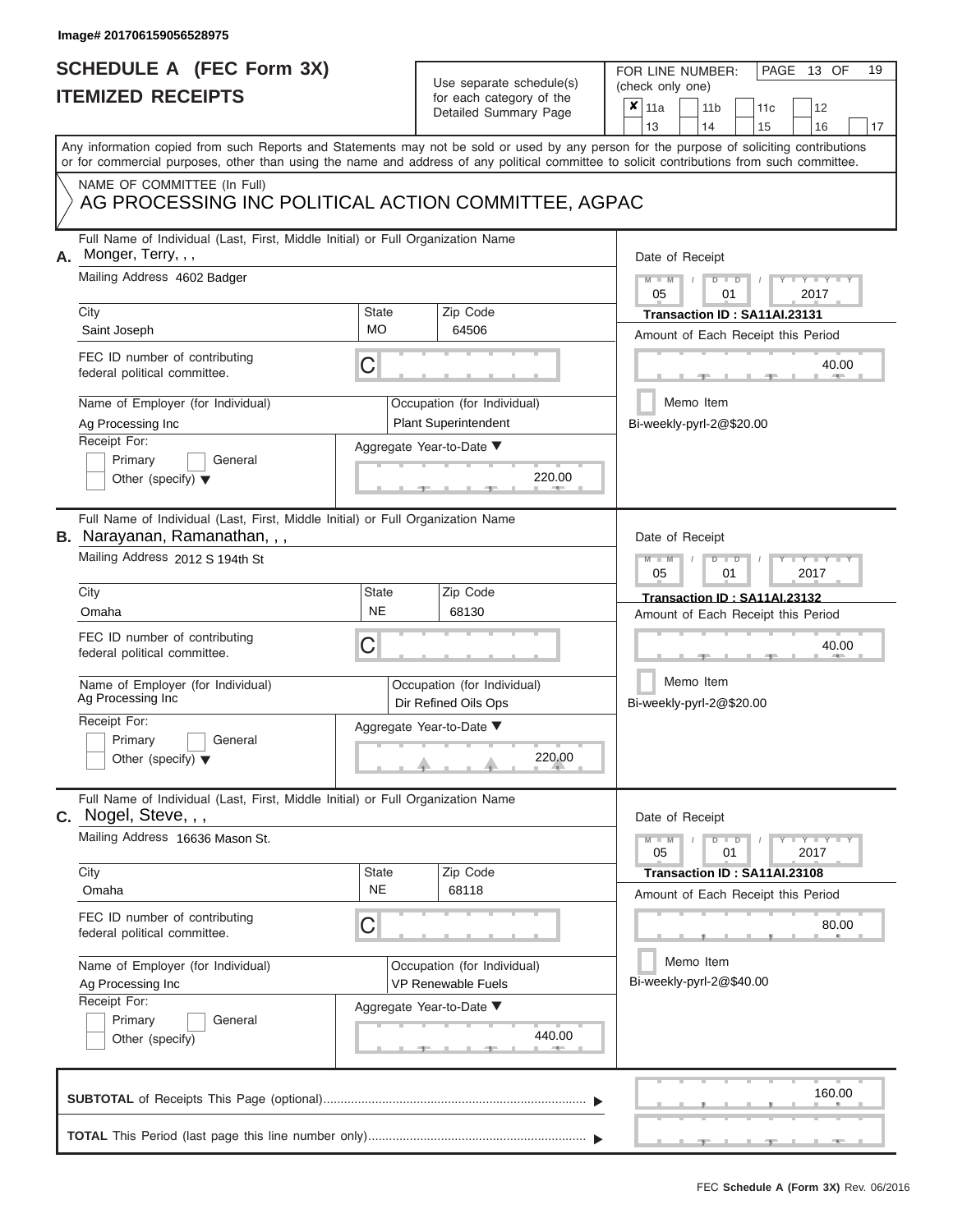### **SCHEDULE A (FEC Form 3X) ITEMIZED RECEIPTS**

# Use separate schedule(s)

FOR LINE NUMBER:<br>(check only one)

PAGE 14 OF 19

|    | <u>IIEMIZED RECEIPIS</u>                                                                                                                                                                                                                                                                |                           | for each category of the<br>Detailed Summary Page                     | ×                                           | 11a<br>13                                                          |           | 14                                                 | 11 <sub>b</sub>            | 11c<br>15                    |  | 12<br>16 | 17 |  |  |  |
|----|-----------------------------------------------------------------------------------------------------------------------------------------------------------------------------------------------------------------------------------------------------------------------------------------|---------------------------|-----------------------------------------------------------------------|---------------------------------------------|--------------------------------------------------------------------|-----------|----------------------------------------------------|----------------------------|------------------------------|--|----------|----|--|--|--|
|    | Any information copied from such Reports and Statements may not be sold or used by any person for the purpose of soliciting contributions<br>or for commercial purposes, other than using the name and address of any political committee to solicit contributions from such committee. |                           |                                                                       |                                             |                                                                    |           |                                                    |                            |                              |  |          |    |  |  |  |
|    | NAME OF COMMITTEE (In Full)<br>AG PROCESSING INC POLITICAL ACTION COMMITTEE, AGPAC                                                                                                                                                                                                      |                           |                                                                       |                                             |                                                                    |           |                                                    |                            |                              |  |          |    |  |  |  |
| А. | Full Name of Individual (Last, First, Middle Initial) or Full Organization Name<br>Parker, Carl, , ,                                                                                                                                                                                    |                           |                                                                       |                                             | Date of Receipt                                                    |           |                                                    |                            |                              |  |          |    |  |  |  |
|    | Mailing Address 17321 M st<br>City                                                                                                                                                                                                                                                      | <b>State</b>              | Zip Code                                                              |                                             | $Y - Y$<br>2017<br>05<br>01<br>Transaction ID: SA11AI.23133        |           |                                                    |                            |                              |  |          |    |  |  |  |
|    | Omaha                                                                                                                                                                                                                                                                                   | <b>NE</b>                 | 68135                                                                 |                                             |                                                                    |           |                                                    |                            |                              |  |          |    |  |  |  |
|    | FEC ID number of contributing<br>federal political committee.                                                                                                                                                                                                                           | C                         |                                                                       |                                             | Amount of Each Receipt this Period<br>40.00                        |           |                                                    |                            |                              |  |          |    |  |  |  |
|    | Name of Employer (for Individual)<br>Ag Processing Inc                                                                                                                                                                                                                                  |                           | Occupation (for Individual)<br><b>Director Bulk Services</b>          |                                             | Bi-weekly-pyrl-2@\$20.00                                           | Memo Item |                                                    |                            |                              |  |          |    |  |  |  |
|    | Receipt For:<br>Primary<br>General<br>Other (specify) $\blacktriangledown$                                                                                                                                                                                                              |                           | Aggregate Year-to-Date ▼<br>220.00                                    |                                             |                                                                    |           |                                                    |                            |                              |  |          |    |  |  |  |
|    | Full Name of Individual (Last, First, Middle Initial) or Full Organization Name<br><b>B.</b> Perry, Sarah, $,$                                                                                                                                                                          |                           |                                                                       |                                             | Date of Receipt                                                    |           |                                                    |                            |                              |  |          |    |  |  |  |
|    | Mailing Address 6322 S 177th St                                                                                                                                                                                                                                                         |                           |                                                                       |                                             |                                                                    |           |                                                    | Y<br>T<br>2017<br>05<br>01 |                              |  |          |    |  |  |  |
|    | City<br>Omaha                                                                                                                                                                                                                                                                           | <b>State</b><br><b>NE</b> | Zip Code<br>68135                                                     |                                             | Transaction ID: SA11AI.23134<br>Amount of Each Receipt this Period |           |                                                    |                            |                              |  |          |    |  |  |  |
|    | FEC ID number of contributing<br>federal political committee.                                                                                                                                                                                                                           | С                         |                                                                       |                                             | 40.00                                                              |           |                                                    |                            |                              |  |          |    |  |  |  |
|    | Name of Employer (for Individual)<br>Ag Processing Inc                                                                                                                                                                                                                                  |                           | Occupation (for Individual)<br>Manager Logistic, Veg Oils/Indus Produ |                                             | Memo Item<br>Bi-weekly-pyrl-2@\$20.00                              |           |                                                    |                            |                              |  |          |    |  |  |  |
|    | Receipt For:<br>Primary<br>General<br>Other (specify) $\blacktriangledown$                                                                                                                                                                                                              |                           | Aggregate Year-to-Date ▼<br>220.00                                    |                                             |                                                                    |           |                                                    |                            |                              |  |          |    |  |  |  |
|    | Full Name of Individual (Last, First, Middle Initial) or Full Organization Name<br>$c.$ Piper, Adam, , ,                                                                                                                                                                                |                           |                                                                       |                                             | Date of Receipt                                                    |           |                                                    |                            |                              |  |          |    |  |  |  |
|    | Mailing Address 1405 SW 1st St                                                                                                                                                                                                                                                          |                           |                                                                       |                                             |                                                                    |           | $Y - Y$<br>$\blacksquare$<br>D<br>01<br>2017<br>05 |                            |                              |  |          |    |  |  |  |
|    | City<br>Eagle Grove                                                                                                                                                                                                                                                                     | <b>State</b><br>IA        | Zip Code<br>50533                                                     |                                             |                                                                    |           |                                                    |                            | Transaction ID: SA11AI.23135 |  |          |    |  |  |  |
|    | FEC ID number of contributing<br>federal political committee.                                                                                                                                                                                                                           | С                         |                                                                       | Amount of Each Receipt this Period<br>40.00 |                                                                    |           |                                                    |                            |                              |  |          |    |  |  |  |
|    | Name of Employer (for Individual)<br>Ag Processing Inc<br>Receipt For:                                                                                                                                                                                                                  |                           | Occupation (for Individual)<br>Merchandising Manager                  |                                             | Memo Item<br>Bi-weekly-pyrl-2@\$20.00                              |           |                                                    |                            |                              |  |          |    |  |  |  |
|    | Primary<br>General<br>Other (specify)                                                                                                                                                                                                                                                   |                           | Aggregate Year-to-Date ▼<br>220.00                                    |                                             |                                                                    |           |                                                    |                            |                              |  |          |    |  |  |  |
|    |                                                                                                                                                                                                                                                                                         |                           |                                                                       |                                             |                                                                    |           |                                                    |                            |                              |  | 120.00   |    |  |  |  |
|    |                                                                                                                                                                                                                                                                                         |                           |                                                                       |                                             |                                                                    |           |                                                    |                            |                              |  |          |    |  |  |  |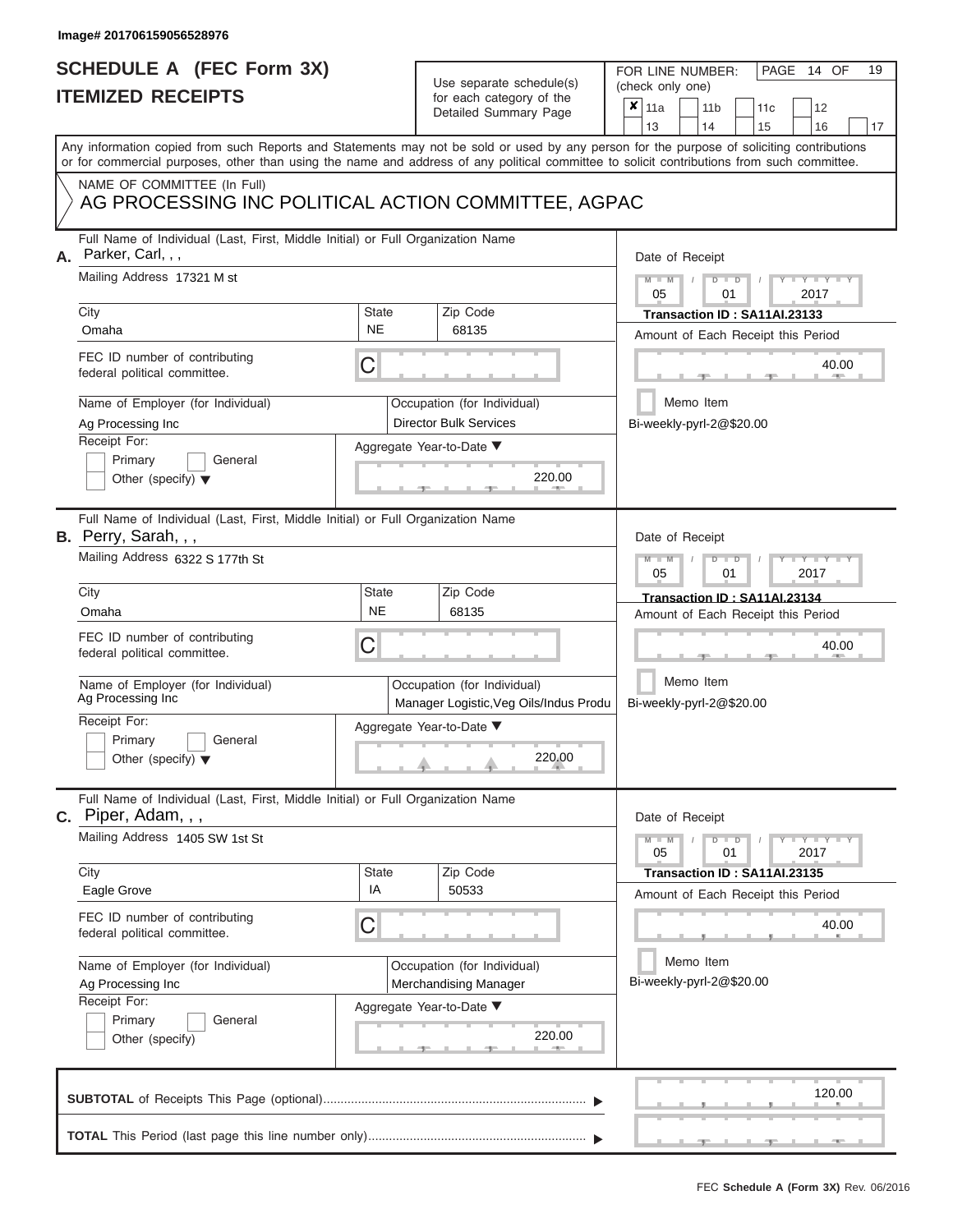### **SCHEDULE A (FEC Form 3X) ITEMIZED RECEIPTS**

# Use separate schedule(s)

| SCHEDULE A (FEC Form 3X)                                                                                                                           |                           | Use separate schedule(s)                                                              | FOR LINE NUMBER:<br>PAGE 15 OF<br>19<br>(check only one)                                                                                  |  |  |  |  |  |  |  |  |
|----------------------------------------------------------------------------------------------------------------------------------------------------|---------------------------|---------------------------------------------------------------------------------------|-------------------------------------------------------------------------------------------------------------------------------------------|--|--|--|--|--|--|--|--|
| <b>ITEMIZED RECEIPTS</b>                                                                                                                           |                           | for each category of the<br>Detailed Summary Page                                     | ×<br>11a<br>11 <sub>b</sub><br>12<br>11c<br>13<br>14<br>15<br>16<br>17                                                                    |  |  |  |  |  |  |  |  |
| or for commercial purposes, other than using the name and address of any political committee to solicit contributions from such committee.         |                           |                                                                                       | Any information copied from such Reports and Statements may not be sold or used by any person for the purpose of soliciting contributions |  |  |  |  |  |  |  |  |
| NAME OF COMMITTEE (In Full)<br>AG PROCESSING INC POLITICAL ACTION COMMITTEE, AGPAC                                                                 |                           |                                                                                       |                                                                                                                                           |  |  |  |  |  |  |  |  |
| Full Name of Individual (Last, First, Middle Initial) or Full Organization Name<br>Quick, Scott, , ,<br>Α.<br>Mailing Address 637 Hackberry Street |                           |                                                                                       | Date of Receipt<br>$M - M$<br>$D$ $D$<br>$Y - Y - I$                                                                                      |  |  |  |  |  |  |  |  |
| City<br>Dawson                                                                                                                                     | State<br>ΜN               | Zip Code<br>56232                                                                     | 05<br>2017<br>01<br>Transaction ID: SA11AI.23136<br>Amount of Each Receipt this Period                                                    |  |  |  |  |  |  |  |  |
| FEC ID number of contributing<br>federal political committee.                                                                                      | С                         |                                                                                       | 40.00                                                                                                                                     |  |  |  |  |  |  |  |  |
| Name of Employer (for Individual)<br>Ag Processing Inc<br>Receipt For:                                                                             |                           | Occupation (for Individual)<br><b>Marketing Manager</b>                               | Memo Item<br>Bi-weekly-pyrl-2@\$20.00                                                                                                     |  |  |  |  |  |  |  |  |
| Primary<br>General<br>Other (specify) $\blacktriangledown$                                                                                         |                           | Aggregate Year-to-Date ▼<br>220.00<br><b>CONTRACTOR</b>                               |                                                                                                                                           |  |  |  |  |  |  |  |  |
| Full Name of Individual (Last, First, Middle Initial) or Full Organization Name<br>B. Ramsey, John, , ,<br>Mailing Address 1103 Elm St             |                           |                                                                                       | Date of Receipt<br>$M - M$<br>$D$ $D$<br>Y I Y                                                                                            |  |  |  |  |  |  |  |  |
| City                                                                                                                                               | <b>State</b><br>IA        | Zip Code                                                                              | 2017<br>05<br>01<br>Transaction ID: SA11AI.23110                                                                                          |  |  |  |  |  |  |  |  |
| Manning<br>FEC ID number of contributing<br>federal political committee.                                                                           | С                         | 51455                                                                                 | Amount of Each Receipt this Period<br>50.00                                                                                               |  |  |  |  |  |  |  |  |
| Name of Employer (for Individual)<br>Ag Processing Inc                                                                                             |                           | Occupation (for Individual)<br><b>Plant Superintendent</b>                            | Memo Item<br>Bi-weekly-pyrl-2@\$25.00                                                                                                     |  |  |  |  |  |  |  |  |
| Receipt For:<br>Primary<br>General<br>Other (specify) $\blacktriangledown$                                                                         |                           | Aggregate Year-to-Date ▼<br>275.00                                                    |                                                                                                                                           |  |  |  |  |  |  |  |  |
| Full Name of Individual (Last, First, Middle Initial) or Full Organization Name<br>C. Rever, John, , ,                                             |                           |                                                                                       | Date of Receipt                                                                                                                           |  |  |  |  |  |  |  |  |
| Mailing Address 4711 N Heatherwood Dr                                                                                                              |                           |                                                                                       | $T-T$ $T$ $T$ $T$ $T$ $T$<br>$M - M$<br>$D$ $D$<br>05<br>01<br>2017                                                                       |  |  |  |  |  |  |  |  |
| City<br>St. Joseph                                                                                                                                 | <b>State</b><br><b>MO</b> | Zip Code<br>64506                                                                     | Transaction ID : SA11Al.23137<br>Amount of Each Receipt this Period                                                                       |  |  |  |  |  |  |  |  |
| FEC ID number of contributing<br>federal political committee.                                                                                      | С                         |                                                                                       | 40.00                                                                                                                                     |  |  |  |  |  |  |  |  |
| Name of Employer (for Individual)<br>Ag Processing Inc<br>Receipt For:                                                                             |                           | Occupation (for Individual)<br>Plant Operations Manager I<br>Aggregate Year-to-Date ▼ | Memo Item<br>Bi-weekly-pyrl-2@\$20.00                                                                                                     |  |  |  |  |  |  |  |  |
| Primary<br>General<br>Other (specify)                                                                                                              |                           | 220.00                                                                                |                                                                                                                                           |  |  |  |  |  |  |  |  |
|                                                                                                                                                    |                           |                                                                                       | 130.00                                                                                                                                    |  |  |  |  |  |  |  |  |
|                                                                                                                                                    |                           |                                                                                       | $-1$<br>$-1$<br>$-1 -$                                                                                                                    |  |  |  |  |  |  |  |  |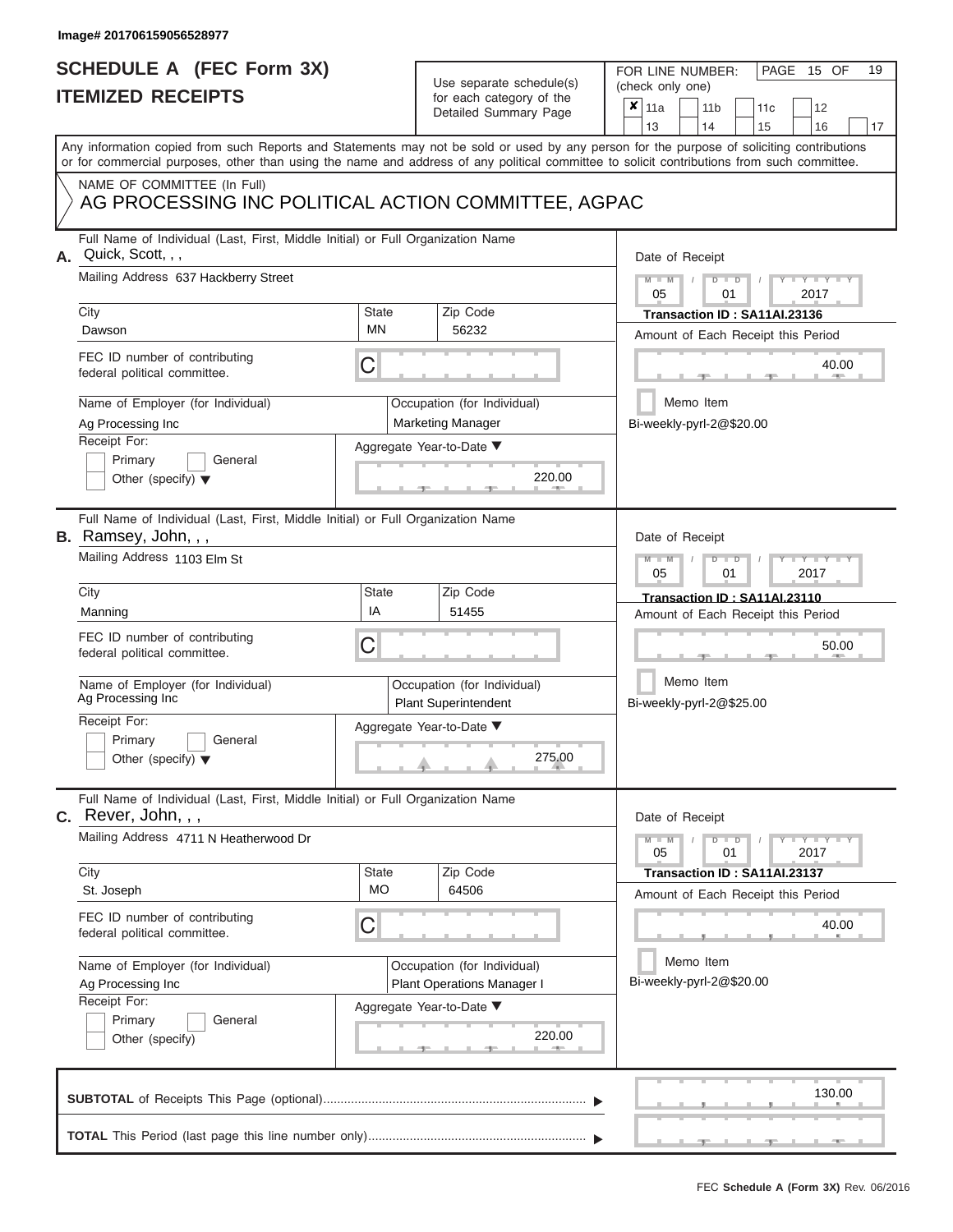# **SCHEDULE A (FEC Form 3X)**

# Use separate schedule(s)

| for each category of the<br>$\boldsymbol{x}$<br>11a<br>11 <sub>b</sub><br>12<br>11 <sub>c</sub><br>Detailed Summary Page<br>13<br>14<br>15<br>16<br>17<br>Any information copied from such Reports and Statements may not be sold or used by any person for the purpose of soliciting contributions<br>or for commercial purposes, other than using the name and address of any political committee to solicit contributions from such committee.<br>NAME OF COMMITTEE (In Full)<br>AG PROCESSING INC POLITICAL ACTION COMMITTEE, AGPAC<br>Full Name of Individual (Last, First, Middle Initial) or Full Organization Name<br>Sandeen, Mark, , ,<br>Date of Receipt<br>Mailing Address 12910 N 185th<br>$M - M$<br>$D$ $D$<br>$Y - Y - I$<br>05<br>01<br>2017<br>City<br>Zip Code<br>State<br>Transaction ID: SA11AI.23138<br><b>NE</b><br>68007<br>Bennington<br>Amount of Each Receipt this Period<br>FEC ID number of contributing<br>С<br>40.00<br>federal political committee.<br>Memo Item<br>Name of Employer (for Individual)<br>Occupation (for Individual)<br>VP Processing Marketing<br>Bi-weekly-pyrl-2@\$20.00<br>Ag Processing Inc<br>Receipt For:<br>Aggregate Year-to-Date ▼<br>Primary<br>General<br>220.00<br>Other (specify) $\blacktriangledown$<br>Full Name of Individual (Last, First, Middle Initial) or Full Organization Name<br>Date of Receipt<br>Mailing Address 13804 S 22nd St<br>$M - M$<br>$D$ $D$<br>Y TY T<br>05<br>2017<br>01<br>Apt. 306<br>City<br><b>State</b><br>Zip Code<br>Transaction ID: SA11AI.23139<br><b>NE</b><br>68123<br><b>Bellevue</b><br>Amount of Each Receipt this Period<br>FEC ID number of contributing<br>С<br>40.00<br>federal political committee.<br>Memo Item<br>Name of Employer (for Individual)<br>Occupation (for Individual)<br>Ag Processing Inc<br>Bi-weekly-pyrl-2@\$20.00<br><b>VP Export Marketing</b><br>Receipt For:<br>Aggregate Year-to-Date ▼<br>Primary<br>General<br>220.00<br>Other (specify) $\blacktriangledown$<br>Full Name of Individual (Last, First, Middle Initial) or Full Organization Name<br>Date of Receipt<br>Mailing Address 25242 332nd St<br>$M - M$<br>$D$ $D$<br>$-1$ $-1$ $-1$ $-1$ $-1$ $-1$<br>05<br>01<br>2017<br>Zip Code<br>City<br>State<br>Transaction ID: SA11AI.23140<br>IA<br>51108<br>Sioux City<br>Amount of Each Receipt this Period<br>FEC ID number of contributing<br>С<br>40.00<br>federal political committee.<br>Memo Item<br>Name of Employer (for Individual)<br>Occupation (for Individual)<br>Bi-weekly-pyrl-2@\$20.00<br>Ag Processing Inc<br>Sr. Merchandiser<br>Receipt For:<br>Aggregate Year-to-Date ▼<br>Primary<br>General<br>220.00<br>Other (specify)<br>120.00 | SCHEDULE A (FEC Form 3X)<br><b>ITEMIZED RECEIPTS</b> | Use separate schedule(s) | 19<br>FOR LINE NUMBER:<br>PAGE 16 OF<br>(check only one) |
|------------------------------------------------------------------------------------------------------------------------------------------------------------------------------------------------------------------------------------------------------------------------------------------------------------------------------------------------------------------------------------------------------------------------------------------------------------------------------------------------------------------------------------------------------------------------------------------------------------------------------------------------------------------------------------------------------------------------------------------------------------------------------------------------------------------------------------------------------------------------------------------------------------------------------------------------------------------------------------------------------------------------------------------------------------------------------------------------------------------------------------------------------------------------------------------------------------------------------------------------------------------------------------------------------------------------------------------------------------------------------------------------------------------------------------------------------------------------------------------------------------------------------------------------------------------------------------------------------------------------------------------------------------------------------------------------------------------------------------------------------------------------------------------------------------------------------------------------------------------------------------------------------------------------------------------------------------------------------------------------------------------------------------------------------------------------------------------------------------------------------------------------------------------------------------------------------------------------------------------------------------------------------------------------------------------------------------------------------------------------------------------------------------------------------------------------------------------------------------------------------------------------------------------------------------------------------------------------------------------------------------------------------------------------------------------------------|------------------------------------------------------|--------------------------|----------------------------------------------------------|
|                                                                                                                                                                                                                                                                                                                                                                                                                                                                                                                                                                                                                                                                                                                                                                                                                                                                                                                                                                                                                                                                                                                                                                                                                                                                                                                                                                                                                                                                                                                                                                                                                                                                                                                                                                                                                                                                                                                                                                                                                                                                                                                                                                                                                                                                                                                                                                                                                                                                                                                                                                                                                                                                                                      |                                                      |                          |                                                          |
| А.<br>B. Schaffer, Christian, , ,<br><b>C.</b> Sealine, Adrian, N,,                                                                                                                                                                                                                                                                                                                                                                                                                                                                                                                                                                                                                                                                                                                                                                                                                                                                                                                                                                                                                                                                                                                                                                                                                                                                                                                                                                                                                                                                                                                                                                                                                                                                                                                                                                                                                                                                                                                                                                                                                                                                                                                                                                                                                                                                                                                                                                                                                                                                                                                                                                                                                                  |                                                      |                          |                                                          |
|                                                                                                                                                                                                                                                                                                                                                                                                                                                                                                                                                                                                                                                                                                                                                                                                                                                                                                                                                                                                                                                                                                                                                                                                                                                                                                                                                                                                                                                                                                                                                                                                                                                                                                                                                                                                                                                                                                                                                                                                                                                                                                                                                                                                                                                                                                                                                                                                                                                                                                                                                                                                                                                                                                      |                                                      |                          |                                                          |
|                                                                                                                                                                                                                                                                                                                                                                                                                                                                                                                                                                                                                                                                                                                                                                                                                                                                                                                                                                                                                                                                                                                                                                                                                                                                                                                                                                                                                                                                                                                                                                                                                                                                                                                                                                                                                                                                                                                                                                                                                                                                                                                                                                                                                                                                                                                                                                                                                                                                                                                                                                                                                                                                                                      |                                                      |                          |                                                          |
|                                                                                                                                                                                                                                                                                                                                                                                                                                                                                                                                                                                                                                                                                                                                                                                                                                                                                                                                                                                                                                                                                                                                                                                                                                                                                                                                                                                                                                                                                                                                                                                                                                                                                                                                                                                                                                                                                                                                                                                                                                                                                                                                                                                                                                                                                                                                                                                                                                                                                                                                                                                                                                                                                                      |                                                      |                          |                                                          |
|                                                                                                                                                                                                                                                                                                                                                                                                                                                                                                                                                                                                                                                                                                                                                                                                                                                                                                                                                                                                                                                                                                                                                                                                                                                                                                                                                                                                                                                                                                                                                                                                                                                                                                                                                                                                                                                                                                                                                                                                                                                                                                                                                                                                                                                                                                                                                                                                                                                                                                                                                                                                                                                                                                      |                                                      |                          |                                                          |
|                                                                                                                                                                                                                                                                                                                                                                                                                                                                                                                                                                                                                                                                                                                                                                                                                                                                                                                                                                                                                                                                                                                                                                                                                                                                                                                                                                                                                                                                                                                                                                                                                                                                                                                                                                                                                                                                                                                                                                                                                                                                                                                                                                                                                                                                                                                                                                                                                                                                                                                                                                                                                                                                                                      |                                                      |                          |                                                          |
|                                                                                                                                                                                                                                                                                                                                                                                                                                                                                                                                                                                                                                                                                                                                                                                                                                                                                                                                                                                                                                                                                                                                                                                                                                                                                                                                                                                                                                                                                                                                                                                                                                                                                                                                                                                                                                                                                                                                                                                                                                                                                                                                                                                                                                                                                                                                                                                                                                                                                                                                                                                                                                                                                                      |                                                      |                          |                                                          |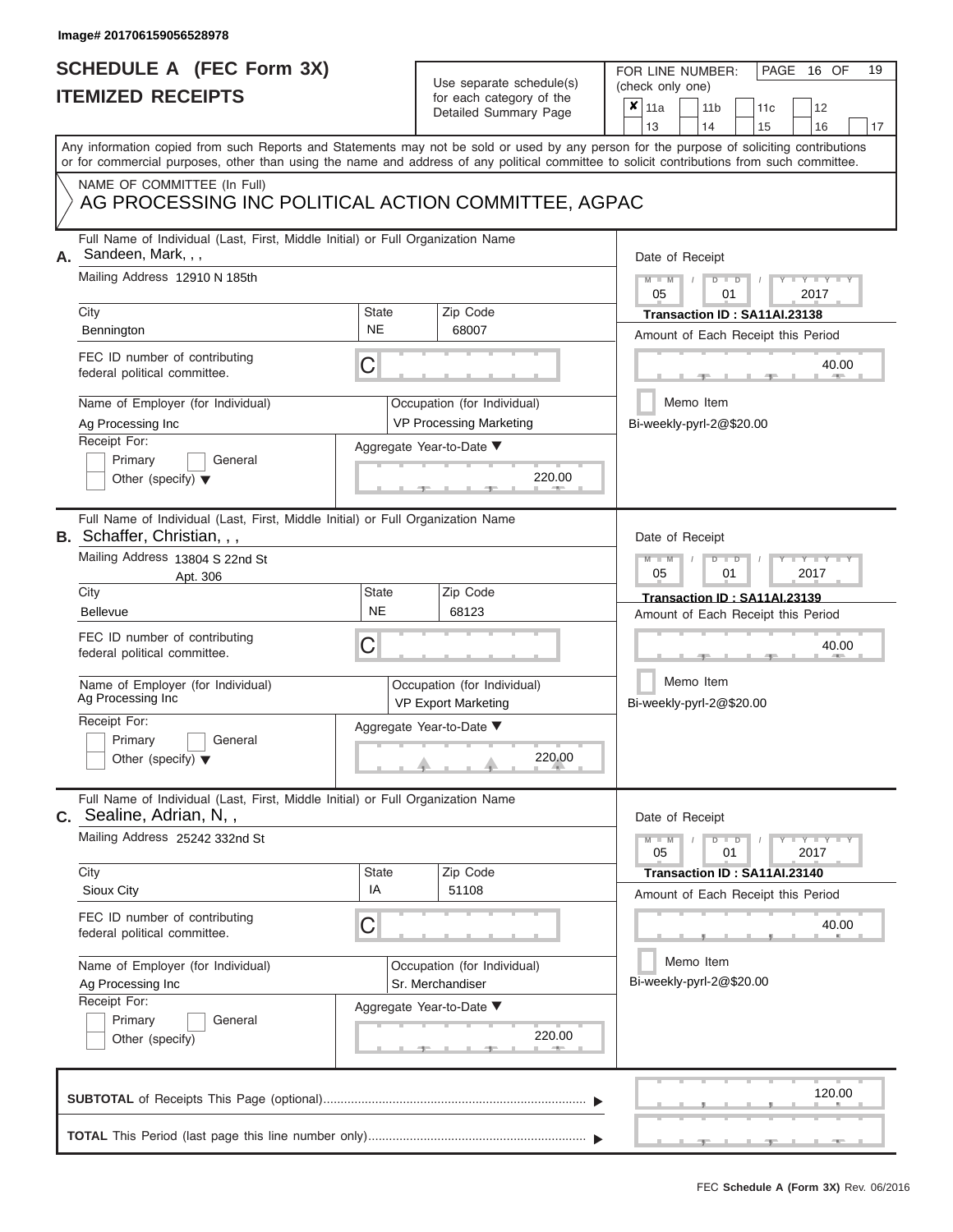# **SCHEDULE A (FEC Form 3X)**

# Use separate schedule(s)

| <b>ITEMIZED RECEIPTS</b>                                           | SCHEDULE A (FEC Form 3X)                                                        |                                                           | Use separate schedule(s)<br>for each category of the      | FOR LINE NUMBER:<br>PAGE 17 OF<br>(check only one)<br>×                                                                                                                                                                                                                                 |  |  |  |  |  |  |
|--------------------------------------------------------------------|---------------------------------------------------------------------------------|-----------------------------------------------------------|-----------------------------------------------------------|-----------------------------------------------------------------------------------------------------------------------------------------------------------------------------------------------------------------------------------------------------------------------------------------|--|--|--|--|--|--|
|                                                                    |                                                                                 |                                                           | Detailed Summary Page                                     | 11a<br>11 <sub>b</sub><br>12<br>11 <sub>c</sub><br>13<br>14<br>15<br>16                                                                                                                                                                                                                 |  |  |  |  |  |  |
|                                                                    |                                                                                 |                                                           |                                                           | Any information copied from such Reports and Statements may not be sold or used by any person for the purpose of soliciting contributions<br>or for commercial purposes, other than using the name and address of any political committee to solicit contributions from such committee. |  |  |  |  |  |  |
|                                                                    | NAME OF COMMITTEE (In Full)                                                     |                                                           | AG PROCESSING INC POLITICAL ACTION COMMITTEE, AGPAC       |                                                                                                                                                                                                                                                                                         |  |  |  |  |  |  |
| Spackler, J. Keith, , ,                                            | Full Name of Individual (Last, First, Middle Initial) or Full Organization Name |                                                           |                                                           | Date of Receipt                                                                                                                                                                                                                                                                         |  |  |  |  |  |  |
| City                                                               | Mailing Address 24808 Jones Cir                                                 | <b>State</b>                                              | Zip Code                                                  | $M - M$<br>$D$ $D$<br>Y TY T<br>05<br>2017<br>01<br>Transaction ID: SA11AI.23104                                                                                                                                                                                                        |  |  |  |  |  |  |
| Waterloo                                                           |                                                                                 | <b>NE</b>                                                 | 68069                                                     | Amount of Each Receipt this Period                                                                                                                                                                                                                                                      |  |  |  |  |  |  |
| FEC ID number of contributing<br>federal political committee.      |                                                                                 | C                                                         |                                                           | 380.00                                                                                                                                                                                                                                                                                  |  |  |  |  |  |  |
| Name of Employer (for Individual)<br>Ag Processing Inc             |                                                                                 |                                                           | Occupation (for Individual)<br><b>CEO/General Manager</b> | Memo Item<br>Bi-weekly-pyrl-2@\$190.00                                                                                                                                                                                                                                                  |  |  |  |  |  |  |
| Receipt For:<br>Primary<br>Other (specify) $\blacktriangledown$    | General                                                                         |                                                           | Aggregate Year-to-Date ▼<br>2090.00                       |                                                                                                                                                                                                                                                                                         |  |  |  |  |  |  |
| B. Sterk, Terry, , ,                                               | Full Name of Individual (Last, First, Middle Initial) or Full Organization Name |                                                           |                                                           | Date of Receipt                                                                                                                                                                                                                                                                         |  |  |  |  |  |  |
| Mailing Address 433 10th Street                                    |                                                                                 |                                                           |                                                           | $M - M$<br>$D$ $D$<br>Y TY<br>05<br>2017<br>01                                                                                                                                                                                                                                          |  |  |  |  |  |  |
| City                                                               |                                                                                 | State<br>IA                                               | Zip Code                                                  | Transaction ID: SA11AI.23141                                                                                                                                                                                                                                                            |  |  |  |  |  |  |
|                                                                    | Manning                                                                         |                                                           | 51455                                                     | Amount of Each Receipt this Period                                                                                                                                                                                                                                                      |  |  |  |  |  |  |
| FEC ID number of contributing<br>federal political committee.      |                                                                                 | С                                                         |                                                           | 40.00                                                                                                                                                                                                                                                                                   |  |  |  |  |  |  |
| Ag Processing Inc                                                  | Name of Employer (for Individual)                                               |                                                           | Occupation (for Individual)<br>Plant Operations Manager I | Memo Item<br>Bi-weekly-pyrl-2@\$20.00                                                                                                                                                                                                                                                   |  |  |  |  |  |  |
| Receipt For:                                                       |                                                                                 |                                                           | Aggregate Year-to-Date ▼                                  |                                                                                                                                                                                                                                                                                         |  |  |  |  |  |  |
| Primary<br>Other (specify) $\blacktriangledown$                    | General                                                                         |                                                           | 220.00                                                    |                                                                                                                                                                                                                                                                                         |  |  |  |  |  |  |
| C. Strahm, Roger, W,,                                              | Full Name of Individual (Last, First, Middle Initial) or Full Organization Name |                                                           |                                                           | Date of Receipt                                                                                                                                                                                                                                                                         |  |  |  |  |  |  |
| Mailing Address 1616 S 17th St                                     |                                                                                 |                                                           |                                                           | $D$ $\Box$ $D$<br>$\mathbf{I} = \mathbf{Y}$ $\mathbf{I} = \mathbf{Y}$ $\mathbf{I}$<br>$M - M$<br>05<br>01<br>2017                                                                                                                                                                       |  |  |  |  |  |  |
| City<br>Saint Joseph                                               |                                                                                 | <b>State</b><br><b>MO</b>                                 | Zip Code<br>64503                                         | Transaction ID: SA11AI.23142<br>Amount of Each Receipt this Period                                                                                                                                                                                                                      |  |  |  |  |  |  |
| FEC ID number of contributing<br>С<br>federal political committee. |                                                                                 |                                                           |                                                           | 40.00                                                                                                                                                                                                                                                                                   |  |  |  |  |  |  |
| Name of Employer (for Individual)<br>Ag Processing Inc             |                                                                                 | Occupation (for Individual)<br>Plant Operations Manager I | Memo Item<br>Bi-weekly-pyrl-2@\$20.00                     |                                                                                                                                                                                                                                                                                         |  |  |  |  |  |  |
| Receipt For:<br>Primary<br>Other (specify)                         | General                                                                         |                                                           | Aggregate Year-to-Date ▼<br>220.00                        |                                                                                                                                                                                                                                                                                         |  |  |  |  |  |  |
|                                                                    |                                                                                 |                                                           |                                                           | 460.00                                                                                                                                                                                                                                                                                  |  |  |  |  |  |  |
|                                                                    |                                                                                 |                                                           |                                                           |                                                                                                                                                                                                                                                                                         |  |  |  |  |  |  |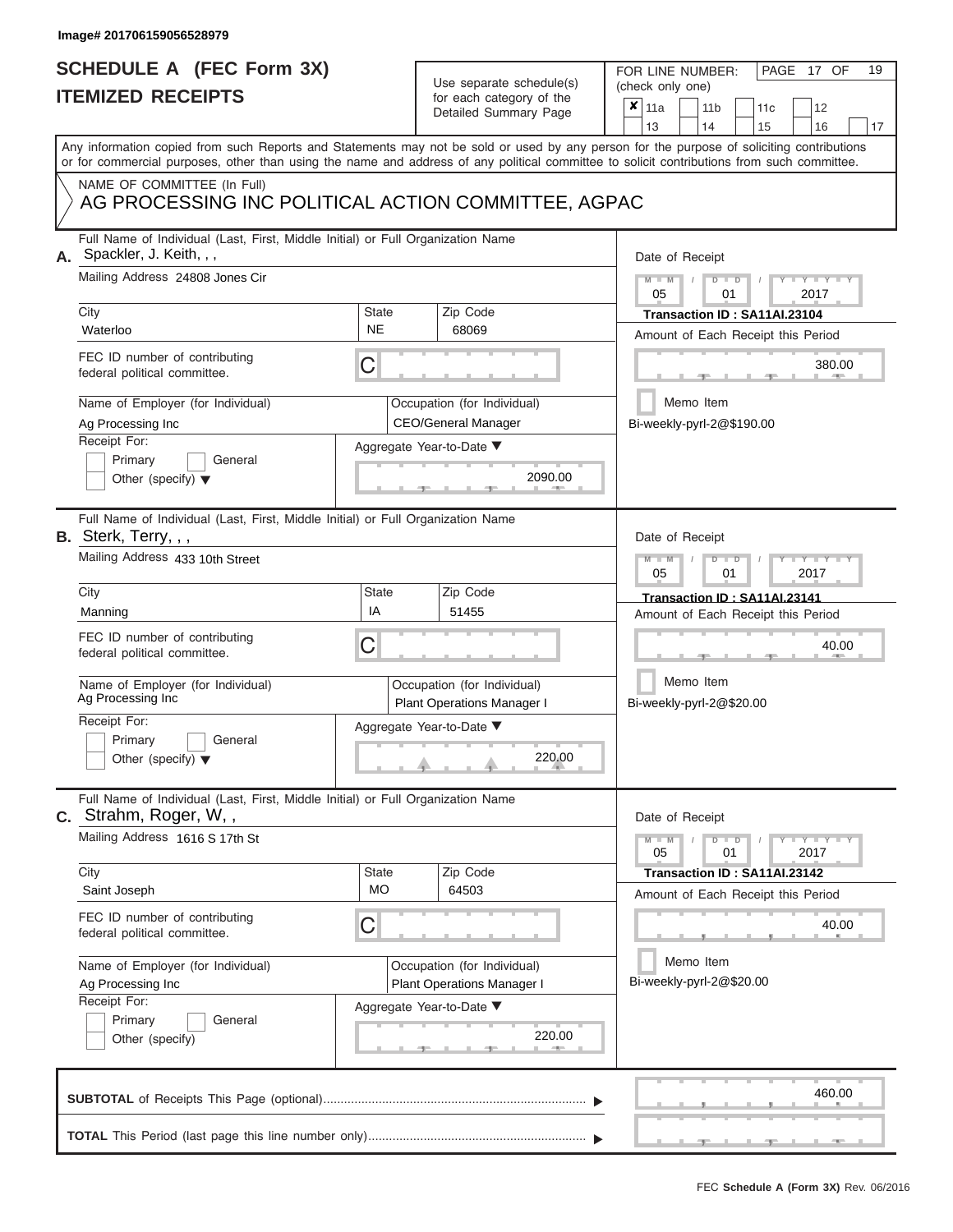# **SCHEDULE A (FEC Form 3X)**

| SCHEDULE A (FEC Form 3X)<br><b>ITEMIZED RECEIPTS</b>                                                                                                                                                                                                              |                         | Use separate schedule(s)<br>for each category of the<br>Detailed Summary Page                       | 19<br>FOR LINE NUMBER:<br>PAGE<br>18 OF<br>(check only one)<br>$\boldsymbol{x}$<br>11a<br>11 <sub>b</sub><br>12<br>11c                                                                   |
|-------------------------------------------------------------------------------------------------------------------------------------------------------------------------------------------------------------------------------------------------------------------|-------------------------|-----------------------------------------------------------------------------------------------------|------------------------------------------------------------------------------------------------------------------------------------------------------------------------------------------|
|                                                                                                                                                                                                                                                                   |                         |                                                                                                     | 13<br>14<br>15<br>16<br>17<br>Any information copied from such Reports and Statements may not be sold or used by any person for the purpose of soliciting contributions                  |
| NAME OF COMMITTEE (In Full)<br>AG PROCESSING INC POLITICAL ACTION COMMITTEE, AGPAC                                                                                                                                                                                |                         |                                                                                                     | or for commercial purposes, other than using the name and address of any political committee to solicit contributions from such committee.                                               |
| Full Name of Individual (Last, First, Middle Initial) or Full Organization Name<br>Sundvold, Dawn, , ,<br>А.<br>Mailing Address PO Box 100<br>City<br>Manly<br>FEC ID number of contributing<br>federal political committee.<br>Name of Employer (for Individual) | <b>State</b><br>IA<br>C | Zip Code<br>50456<br>Occupation (for Individual)                                                    | Date of Receipt<br>$M - M$<br>$D$ $D$<br>$Y - Y - I$<br>05<br>01<br>2017<br>Transaction ID: SA11AI.23143<br>Amount of Each Receipt this Period<br>40.00<br><b>ARCHITECT</b><br>Memo Item |
| Ag Processing Inc<br>Receipt For:<br>Primary<br>General<br>Other (specify) $\blacktriangledown$                                                                                                                                                                   |                         | <b>Accounting Supervisor</b><br>Aggregate Year-to-Date ▼<br>220.00                                  | Bi-weekly-pyrl-2@\$20.00                                                                                                                                                                 |
| Full Name of Individual (Last, First, Middle Initial) or Full Organization Name<br>B. Twist, Greg, , ,<br>Mailing Address 17417 Walnut<br>City                                                                                                                    | State<br><b>NE</b>      | Zip Code                                                                                            | Date of Receipt<br>$M - M$<br>$D$ $\Box$ $D$<br>Y TYT<br>05<br>2017<br>01<br>Transaction ID: SA11AI.23107                                                                                |
| Omaha<br>FEC ID number of contributing<br>federal political committee.<br>Name of Employer (for Individual)<br>Ag Processing Inc<br>Receipt For:<br>Primary<br>General<br>Other (specify) $\blacktriangledown$                                                    | С                       | 68130<br>Occupation (for Individual)<br>Sr. VP Transportation<br>Aggregate Year-to-Date ▼<br>550.00 | Amount of Each Receipt this Period<br>100.00<br>Memo Item<br>Bi-weekly-pyrl-2@\$50.00                                                                                                    |
| Full Name of Individual (Last, First, Middle Initial) or Full Organization Name<br><b>C.</b> Wilson, Andrew, J,,<br>Mailing Address 16566 Hascall St.                                                                                                             |                         |                                                                                                     | Date of Receipt<br>$M - M$<br>$D$ $D$<br>$T-T$ $T$ $T$ $T$ $T$ $T$ $T$<br>05<br>01<br>2017                                                                                               |
| City<br>Omaha<br>FEC ID number of contributing<br>federal political committee.                                                                                                                                                                                    | State<br><b>NE</b><br>С | Zip Code<br>68130                                                                                   | Transaction ID: SA11AI.23111<br>Amount of Each Receipt this Period<br>50.00                                                                                                              |
| Name of Employer (for Individual)<br>Ag Processing Inc<br>Receipt For:<br>Primary<br>General<br>Other (specify)                                                                                                                                                   |                         | Occupation (for Individual)<br>National Account Manager<br>Aggregate Year-to-Date ▼<br>275.00       | Memo Item<br>Bi-weekly-pyrl-2@\$25.00                                                                                                                                                    |
|                                                                                                                                                                                                                                                                   |                         |                                                                                                     | 190.00                                                                                                                                                                                   |
|                                                                                                                                                                                                                                                                   |                         |                                                                                                     |                                                                                                                                                                                          |